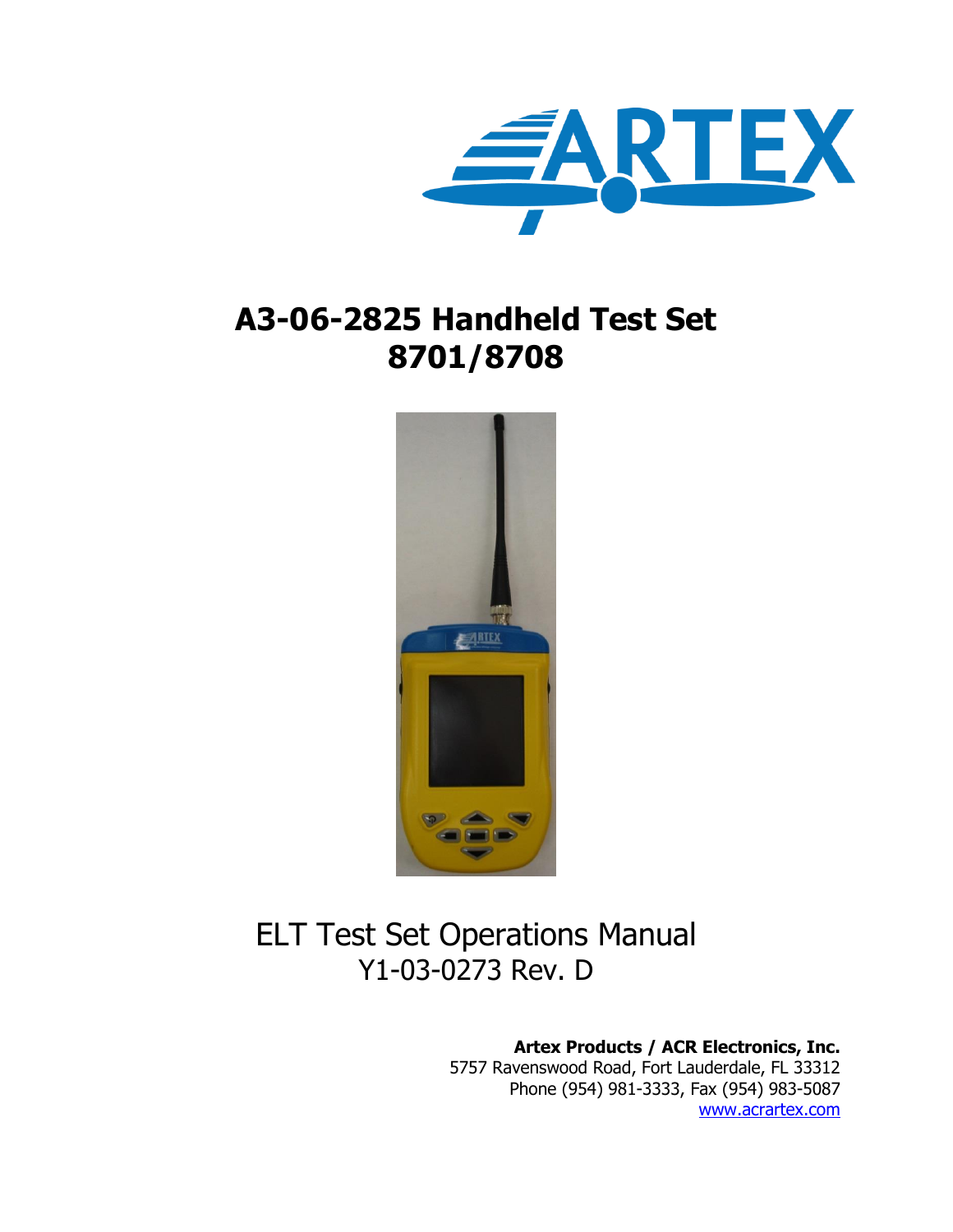#### PROPRIETARY INFORMATION

This document contains proprietary information and such information may not be disclosed to others for any purpose, nor used for manufacturing purposes without written permission from ACR Electronics, Inc.

Information in this manual is subject to change without notice. ACR Electronics, Inc. makes no warranty, expressed or implied, with regard to this manual, including but not limited to any implied warranties of merchantability, fitness for a particular purpose, and non-infringement. In addition, ACR Electronics, Inc. makes no warranty with regard to the documentation or data contained herein. ACR Electronics, Inc. is not liable in the event of incidentals, special, consequential, or any other damages in connection with or arising from furnishing, performance, or use of this manual.

Reproduction of this publication or any portion thereof by any means is prohibited. For further information contact Sales, ACR Electronics, Inc., 5757 Ravenswood Rd, Fort Lauderdale, FL 33312. Telephone (954) 981-3333.

#### COPYRIGHT NOTICE

Meazura™, Meazura Compatible™, MEZ1500™ and MZIO™ are all trademarks of ACEECA™ International, Ltd.

Avionic Tools™ is a trademark of Avionic Tools, LLC, 88 South Edgewood Rd., Bedminster, NJ 07921.

Palm™, Palm/Garnet OS™, HotSync™, Palm Powered™ logo, and PalmPrint™ are registered trademarks of PalmSource, Inc., or its affiliates; and Palm Powered™ is a trademark of Palm Trademark Holding Company, LLC. Other brands may be trademarks of their respective owners.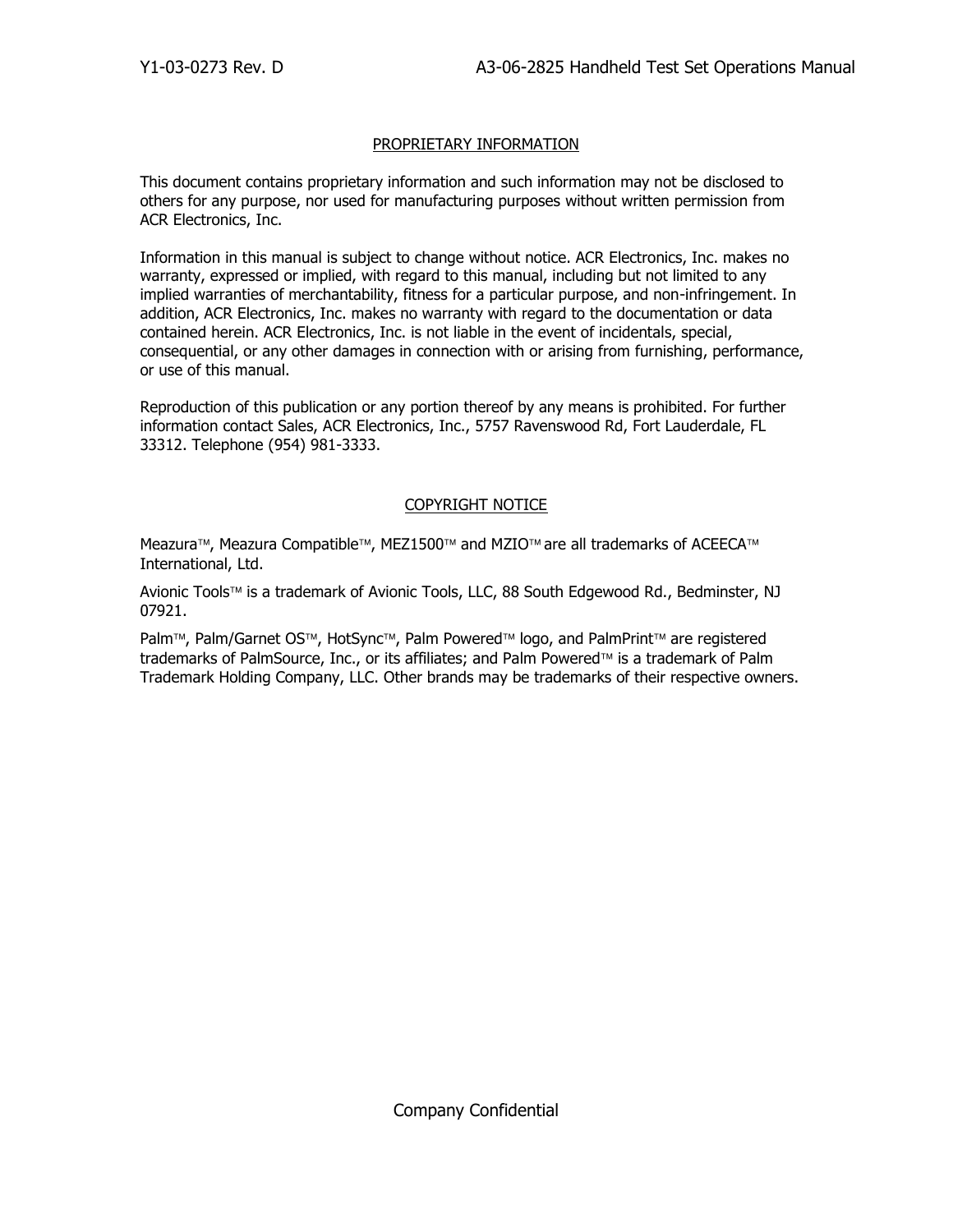## **Revision History**

| <b>REVISION</b> | <b>CHANGE</b> | <b>DATE</b> |
|-----------------|---------------|-------------|
| A               | Release       | 12/19/13    |
| B               | ECO 16725     | 07/19/17    |
| $\mathsf C$     | ECO 16785     | 11/6/17     |
| D               | ECO 16990     | 12/13/18    |
|                 |               |             |
|                 |               |             |
|                 |               |             |
|                 |               |             |
|                 |               |             |
|                 |               |             |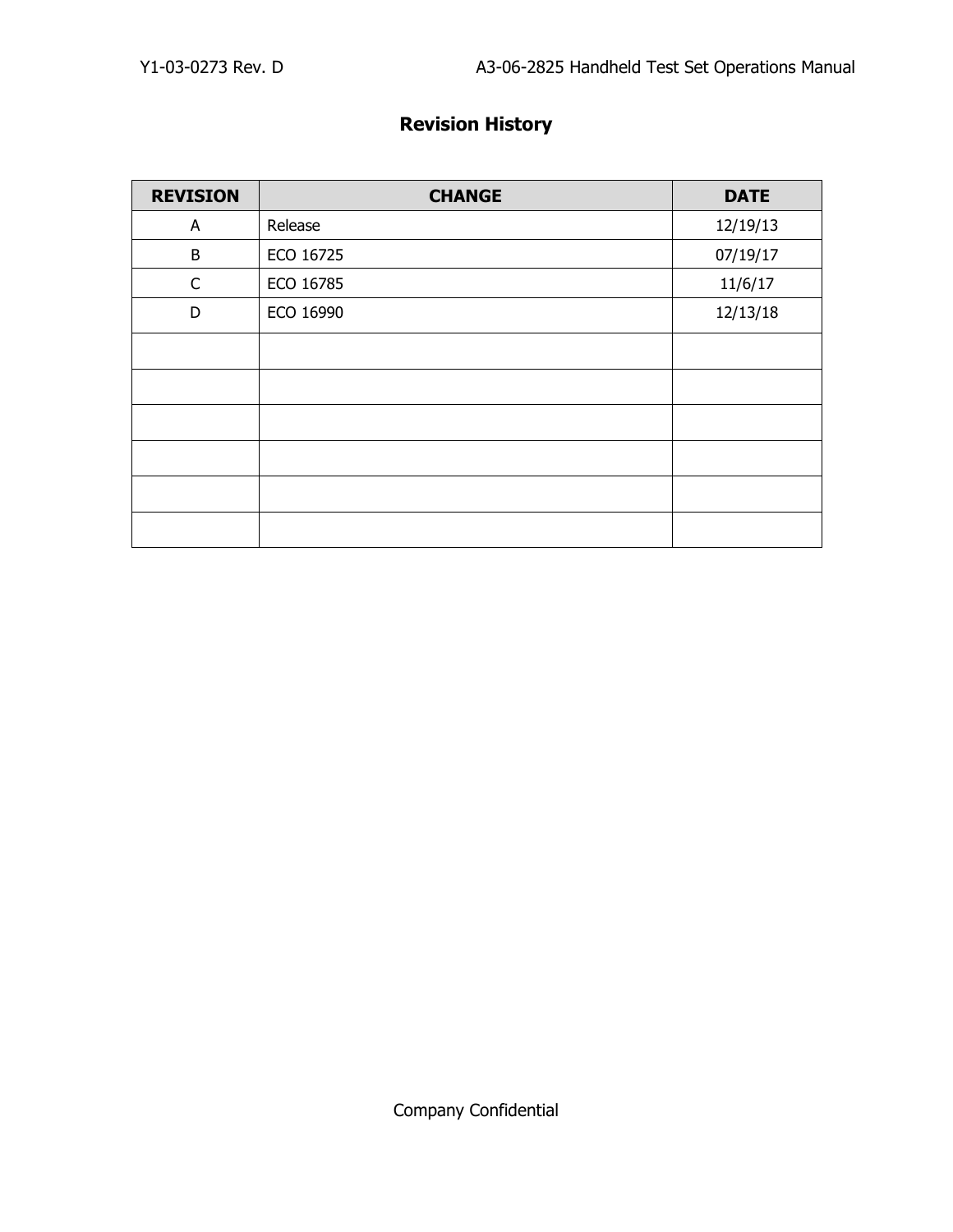## **TABLE OF CONTENTS**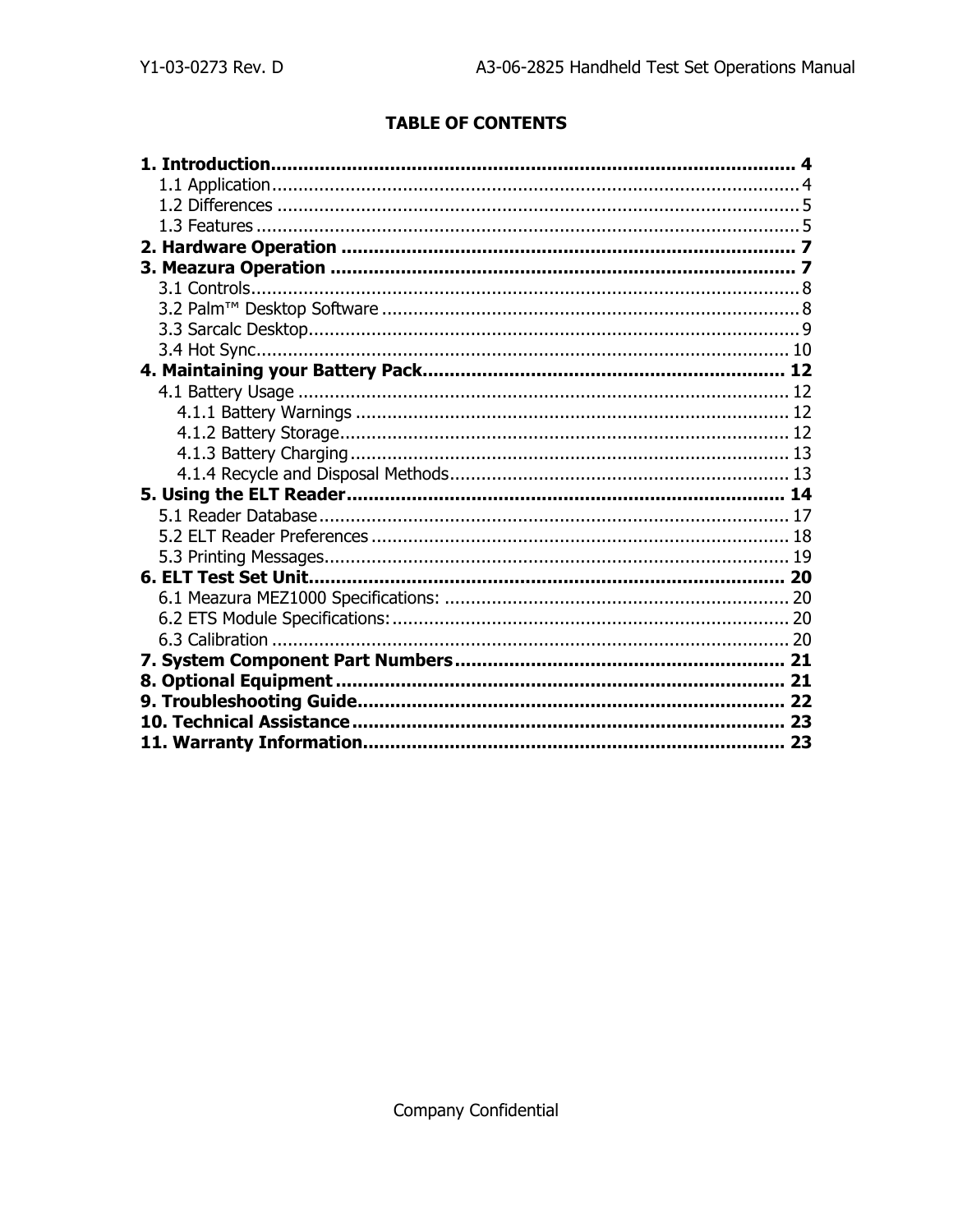### <span id="page-4-0"></span>**1. Introduction**

The Artex ELT Test Set (ETS) beacon reader module, installed in an Aceeca Meazura™ MEZ1500 unit using Palm OS™, is designed to decode and display the encoded 406 MHz message. The reader can be connected directly to the ELT or monitored "over the air" using the supplied whip antenna (as allowed by local or national regulations). The reader will decode any Artex 406 MHz aviation protocol for ELTs. All instructions contained herein refer to Artex ELTs only. Familiarity with Palm devices and/or the Palm OS™ software is highly recommended. "Meazura" will be used throughout this document to describe the base Palm unit.

**NOTE:** The Artex ETS does not decode PLBs or EPIRBs.

**NOTE:** When connecting directly to an ELT, to prevent damage to the test unit, be sure to use the attenuator supplied as optional equipment, reference section 8.

### <span id="page-4-1"></span>**1.1 Application**

The ETS is a replacement for the Artex Sarsat Beacon Test Set P/N 453-0131 and P/N 453-1000 which are no longer available. **For all references to these Test Sets (or Sarsat Beacon Test Set) in any existing and/or previous Artex documentation, the Artex ETS P/N A3-06-2825 may be used as a direct substitute.** Follow the general directions for testing the 406 MHz signal as directed in the applicable Artex ELT Manual except follow the operational instructions for the ETS as outlined in this Manual. Screen views depicted for the previous test are significantly different from the 453-0131; refer to the views shown in this Manual and on the test set when using Artex documentation that refers to the 453-0131.

**Note:** This Manual does not describe the other functions of the Meazura<sup>™</sup> / Palm™ platform or other Palm<sup>™</sup> based applications that may be used. Contact Aceeca at [www.aceeca.com](http://www.aceeca.com/) for details and user guides. This Manual is applicable only to the Artex ELT Test Set (ETS), P/N A3-06-2825 Revision A or higher.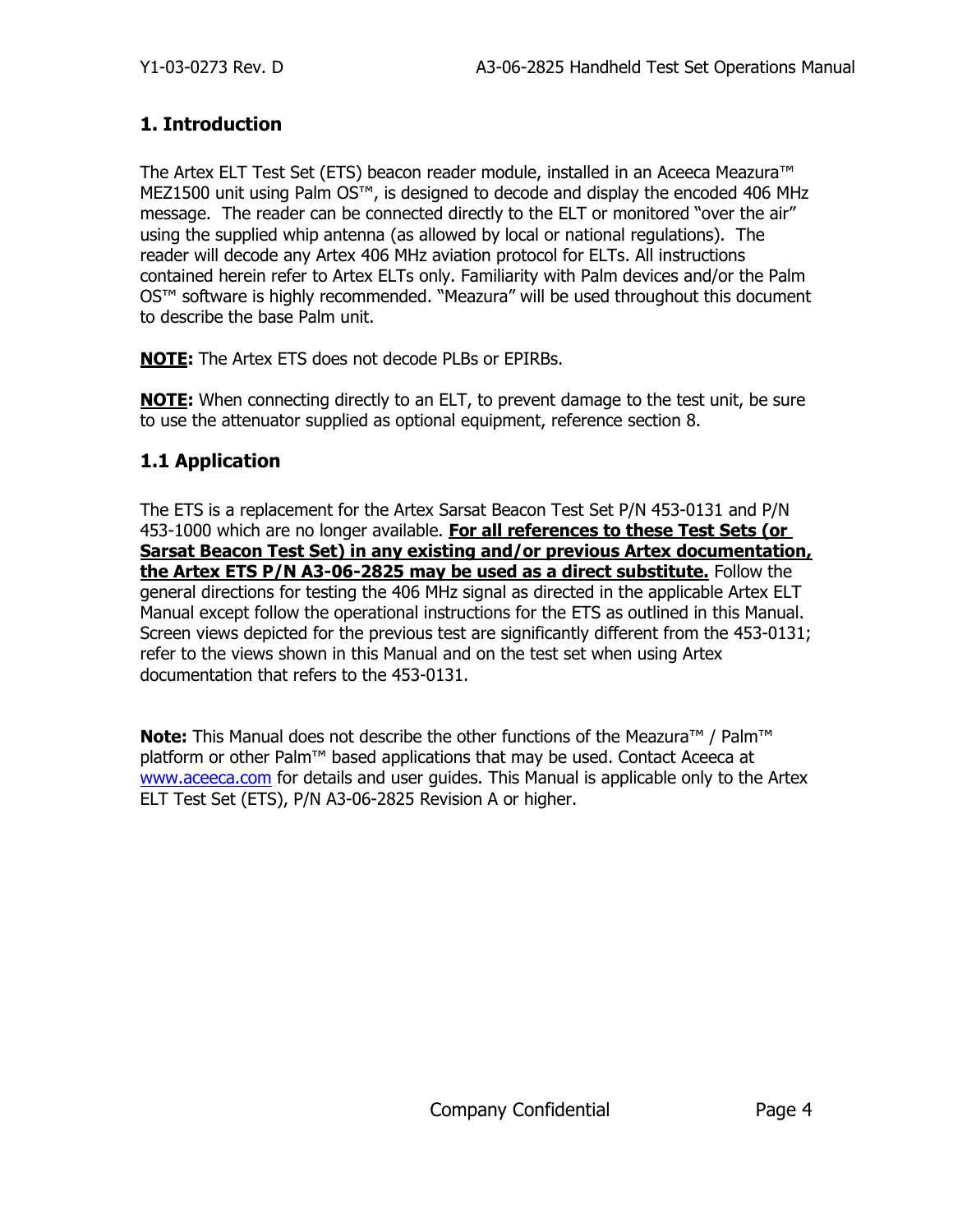#### **1.2 Differences**

The primary differences between the Sartech test set (ARG 5410 or Artex P/N 453-0131) and the ETS are as follows:

- Ease of use
- Rapid signal acquisition and processing
- Display of all ELT 406 MHz message information on one screen
- Position data (when present) displayed in degree's, minutes, seconds
- Use of in-line attenuation not required
- Rechargeable long life battery
- Does not require periodic calibration

**NOTE:** The Artex ETS does **not** interface with the previous Artex Programming Software (510-0406) or Level Shifter (500-0232).

#### <span id="page-5-0"></span>**1.3 Features**

The A3-06-2825 Handheld Test Set (Figure 1) has the following features and capabilities:

- All 406 MHz aircraft protocols decoded
- Reception of 406.025 MHz, 406.028 MHz, 406.037 MHz or 406.040 MHz frequencies
- Waterproof to IP67 standards
- Ruggedized case
- Internal database of received messages and programming
- Optional printing of current or stored messages via IR or Serial links
- Desktop application for database storage and review
- Long life rechargeable battery
- Built-in RF attenuator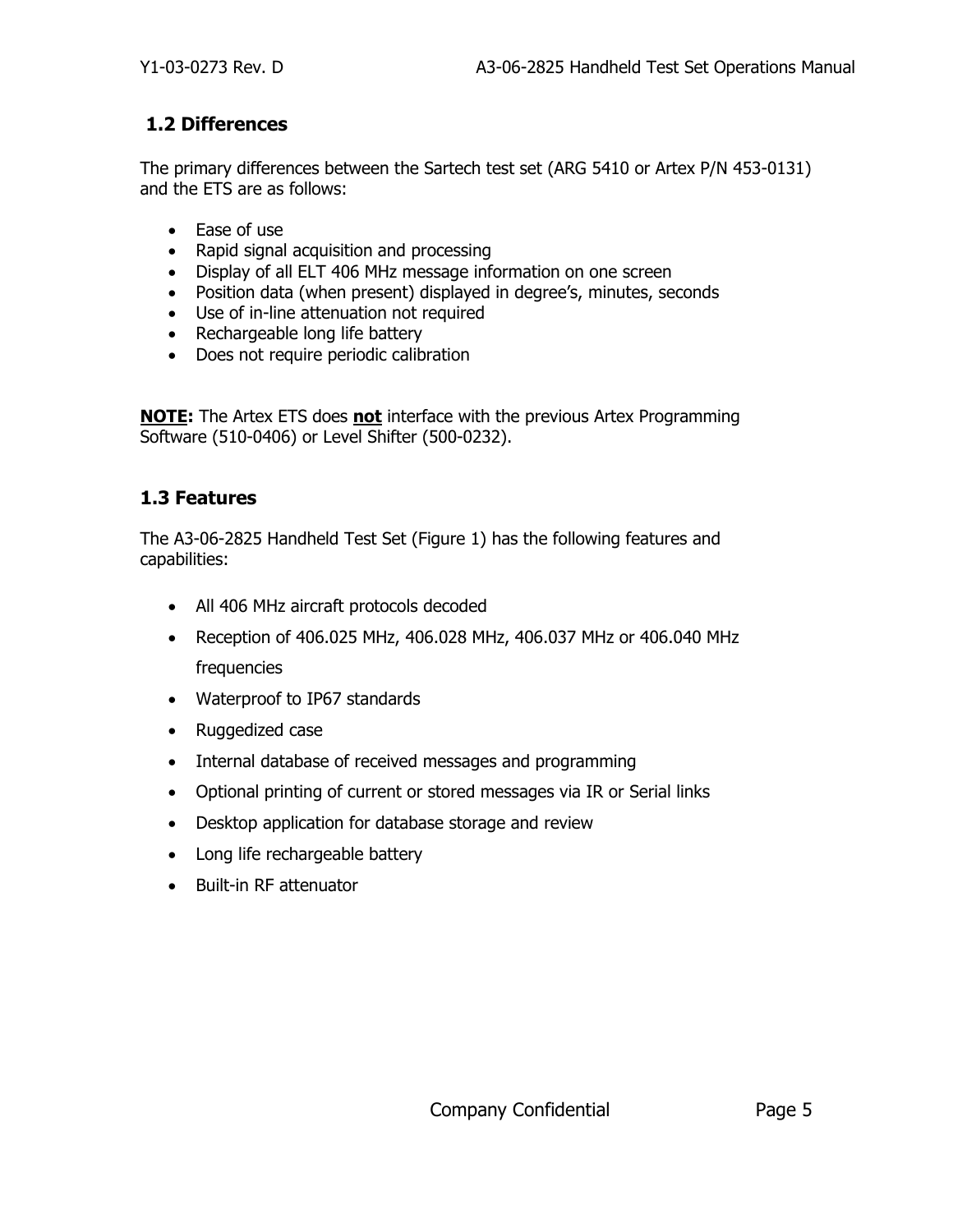

**Figure 1: A3-06-2825 Handheld Test Set with Antenna**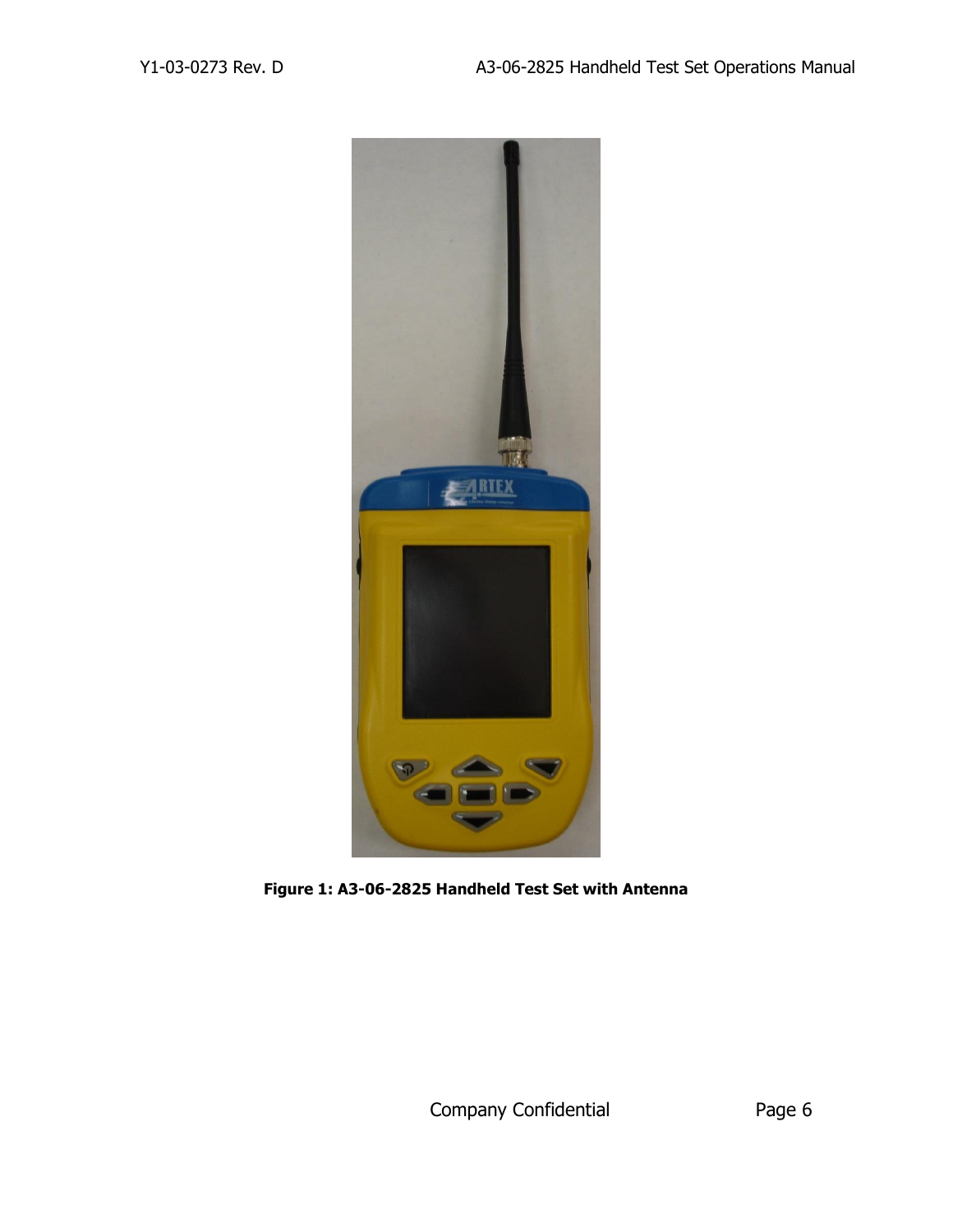#### <span id="page-7-0"></span>**2. Hardware Operation**

Prior to use, install battery pack into test set. To close, place the battery pack with the top end in first. Now push down on the bottom end of the battery pack ensuring that it is firmly in place. Now push the clip firmly towards the bottom of the test set until it clicks into place. Charge the ETS battery using the supplied USB cable connection and wall charger; connect as shown below (Figure 2). Charge for 2 to 3 hours. Upon powerup, follow on screen directions for initialization and setting the time. The initialization routine is very important to ensure proper function of the stylus on the test set screen.



**Figure 2: Charging Connection**

#### <span id="page-7-1"></span>**3. Meazura Operation**

The heart of the ETS is the Meazura MEZ1500 manufactured by Aceeca Ltd of Christchurch, New Zealand. The Meazura unit uses the Palm OS™ operation system. Artex has customized the operation of the Meazura by utilizing the MZIO™ interface inside of the Meazura unit.

**NOTE**: As delivered by Artex, the MZIO<sup>™</sup> interface is not accessible by the user without voiding the Artex warranty on the ETS. The combination of the "off the shelf" Meazura MEZ1500 with a custom module that contains the Artex programming hardware interface results in the Artex ETS.

**NOTE:** Aceeca also refers to the MEZ1500 as an "RDA" for "Rugged Digital Assistant"' this terminology is encountered on the Aceeca web site and in their literature.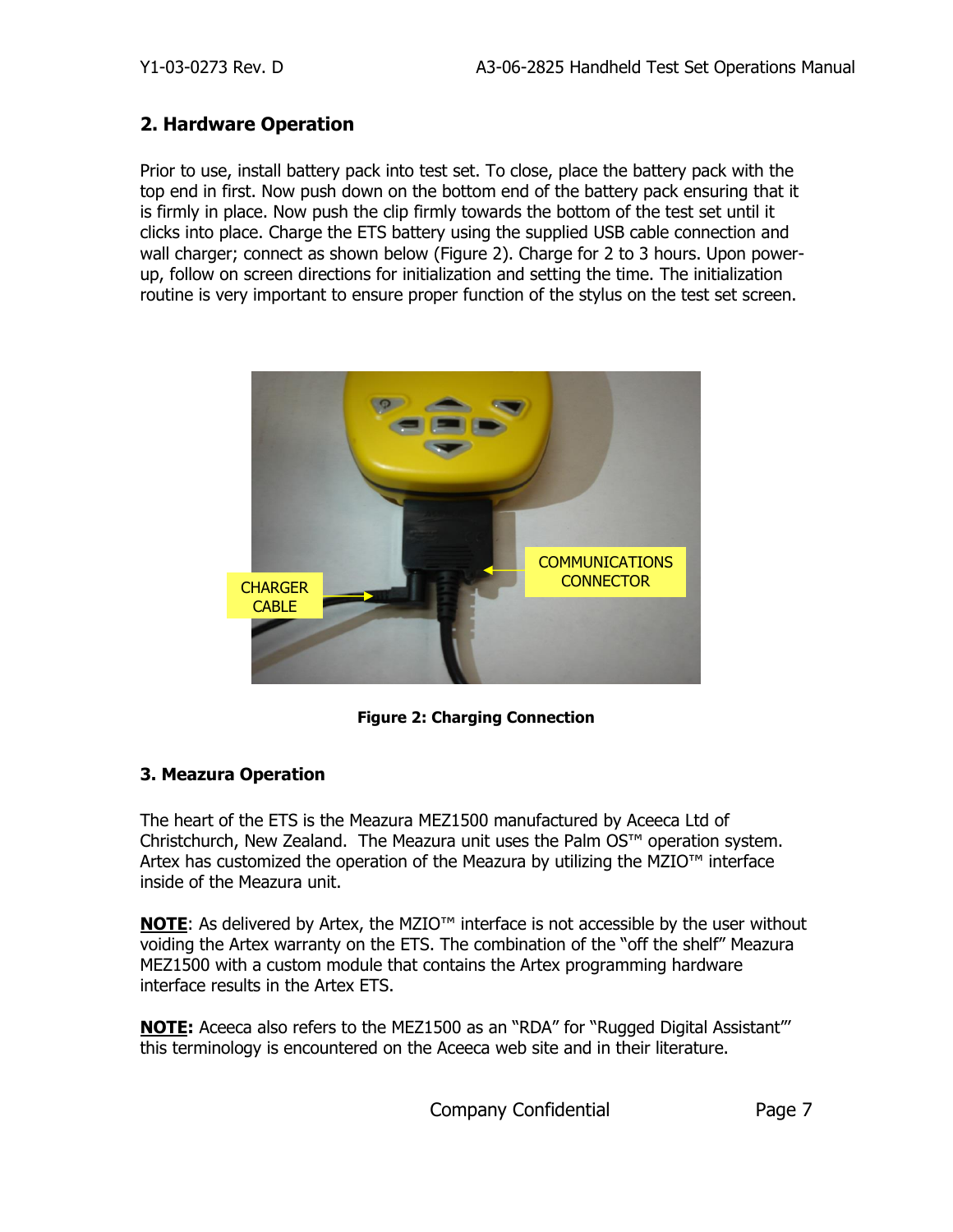#### <span id="page-8-0"></span>**3.1 Controls**



The Meazura is controlled with the buttons shown below (Figure 3):

**Figure 3: Controls**

The power button is used to turn the unit off and on and when used with the backlight button is used for reset functions described later in this manual.

Operation of the Palm OS<sup>™</sup> functions of the Meazura unit are described in great detail in the Aceeca "Meazura MEZ1500 User Guide" available free for download at [www.aceeca.com.](http://www.aceeca.com/)

### <span id="page-8-1"></span>**3.2 Palm™ Desktop Software**

Prior to use, the Palm™ Desktop Software as supplied via download from Aceeca at [www.aceeca.com](http://www.aceeca.com/) which must be installed on your Windows XP SP3 or later, Windows 7 PC that will be used to interface with the ETS. Follow the on-screen instructions for installation.

- 1. Open desktop browser and go to **[www.aceeca.com](http://www.aceeca.com/)**
- 2. Select options in the following order:
	- **Support**
	- **Downloads**
	- **Desktop Software**
	- **Palm/Garnet Desktop for Windows PC**
	- **Download Now**
- 3. Unzip File Folder **SFW\_WINX32\_PALM-DESKTOP\_V4.1\_20110322.ZIP.**
- 4. Open file folder **Palm Desktop Installation.**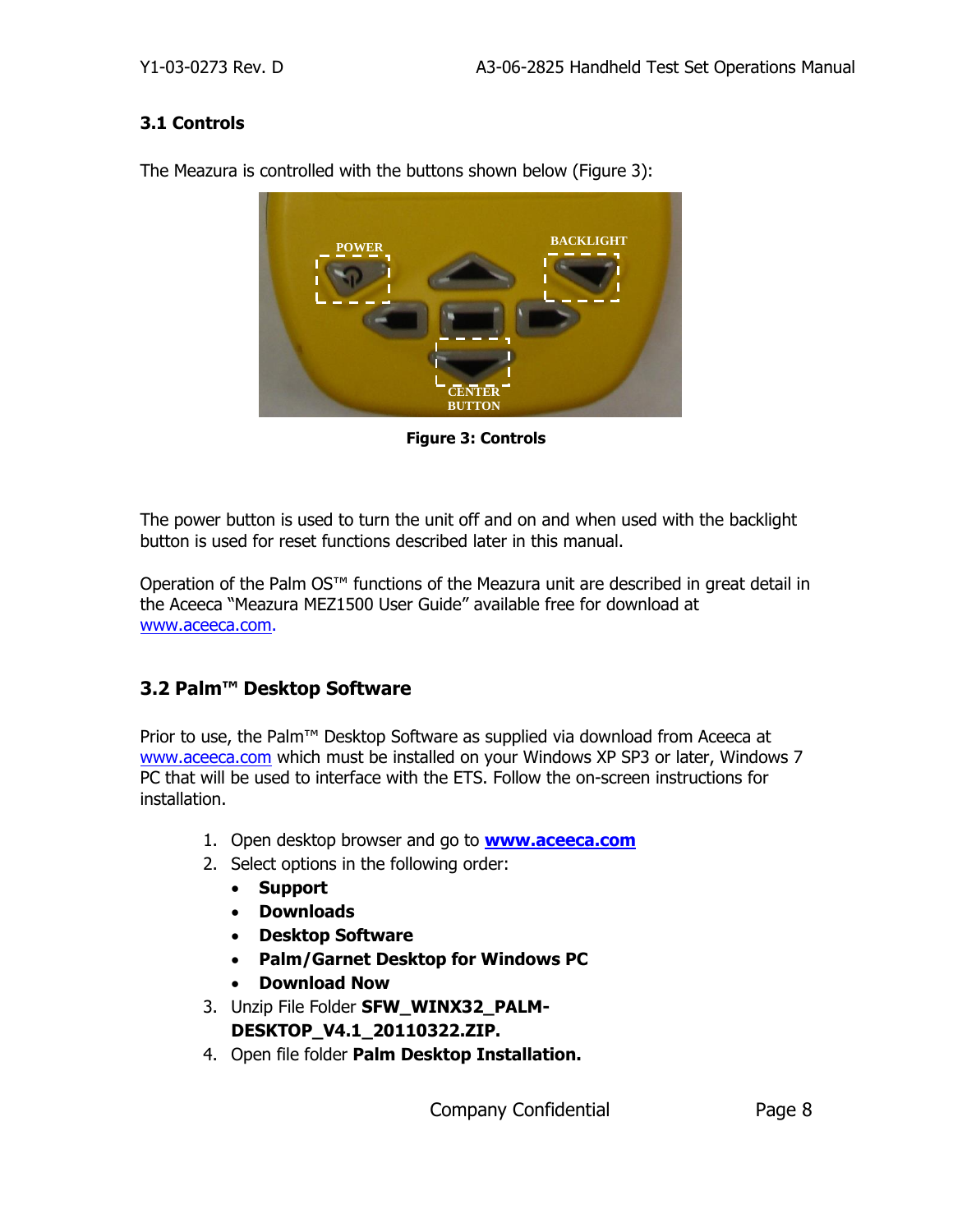- 5. Double click **setup.exe** and follow prompts.
	- **Install Shield Wizard** will open. Select **Next.**
	- Read the **SOFTWARE LICENSE AGREEMENT.**
	- Select **I accept the terms in the license agreement**, then **Next.**
	- When asked **Complete** or **Custom**, select **Complete.**
	- Select **Existing User** or **Create New User.**
	- When asked about **Connections**, select **USB.**
	- Select **Install**, then **Finish.**
- 6. Open Palm Desktop.

**NOTE:** The Palm desktop software works most amiably if a single Meazura<sup>™</sup> (Palm) device is associated with a single computer. It is possible to use more than one Meazura™ device with the same computer but attention must be given to the selection of appropriate user names when transferring data to and from different units.

The Palm software identifies the User Name when the Palm Desktop application is installed on a PC. Only one User Name can be used with the Artex applications.

### <span id="page-9-0"></span>**3.3 Sarcalc Desktop**

The Sarcalc Desktop application SarCalc Desktop V1.2 (or higher) may also be installed on a PC (available free for download at [www.acrartex.com\)](http://www.acrartex.com/). Once installed, the entire Sarcalc or Artex database can be reviewed.

- 1. Open desktop browser and go to **[www.acrartex.com](http://www.acrartex.com/)**
- 2. Select options in the following order:
	- **SUPPORT**
	- **ARTEX SUPPORT**
	- Under **DOWNLOADS**, select **SARCALC DESKTOP Software**
- 3. Open File Folder **SARCALC DESKTOP Software**
- 4. Select **SarCalcInstall.exe**. **Setup Wizard** will open.
- 5. Perform steps below
	- **Next**
	- Read **License Agreement** and Select **I Agree**
	- Select **Destination Folder** and **Install**
	- **Finish**
- 6. Open program **SarCalc Desktop**
- 7. Open **Palm Desktop** and perform **Hotsync** operation. (Refer to sections above).
- 8. Open **SarCalc Desktop and click on**  $\mathbb{Z}$ .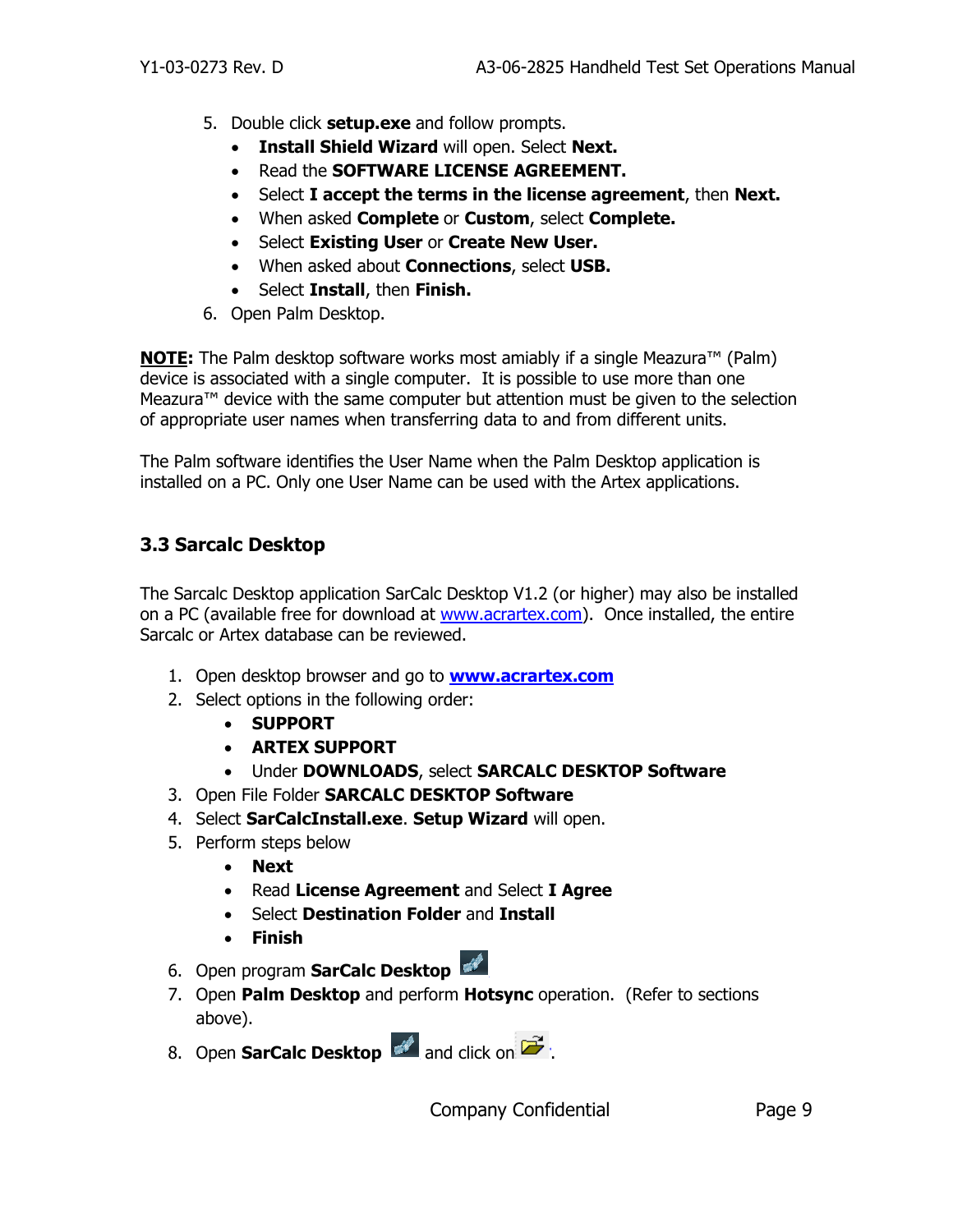- 9. Open **Computer/OS (C:)/ProgramFiles(x86)/Palm/"Select Correct User"/Backup**
	- Example: Computer/OS (C:)/ProgramFiles(x86)/Palm/User/Backup
	- **NOTE:** You will not see the backup folder unless you use **"Salcalc Desktop"**
	- Select **Sarcalc.pdb** and **Open**
- 10. Tests are found on left side and are listed by date then time.
- 11. Select test and then print icon.

**NOTE:** The Meazura unit must be HotSync'd with the Palm Desktop software to load the database from the Meazura unit to the PC. Once sync'd, the database can be opened on the PC by starting the SarCalcDesk.exe application and opening the database from the file menu. The Palm HotSync will usually store the database file in C:\ProgramFiles\Palm\Artex\Backup\ (where Artex is the Meazura user name. Be sure to use the "Artex" user name whenever performing a "HotSync". All Artex provided software is loaded to the Meazura using this user name.) The database will be named SarcalcDB.PDB. If the Meazura was set-up on the PC with a different User Name than "Artex", check the folder for that User Name to locate the Backup file to find the Sarcalc and Artex database information.

## <span id="page-10-0"></span>**3.4 Hot Sync**

Once installed and configured, the Palm™ Desktop Software will allow installation of additional software applications as well as performing the hot sync function to transfer data to and from the ETS (Meazura unit). Artex provides a USB cable (452-0103) to connect to a PC.

- 1. Connect test set to PC using USB Cable. Windows may not recognize the device and will require a driver.
- 2. Open desktop browser and go to **[www.aceeca.com](http://www.aceeca.com/)**
- 3. Select options in the following order:
	- **Support**
	- **Downloads**
	- **Drivers**
	- **64 bit USB Windows Driver for Palm/Garnet OS** or **32 bit USB Windows Driver for Pam/Garnet OS**
	- **Download Now**
- 4. Unzip File Folder **DVR\_WINX64\_USB\_GN4\_GN5\_20110322.ZIP**
	- Follow instructions found in **64bit USB Driver Installation Guide 20110607**
- 5. Ensure Palm Desktop is open.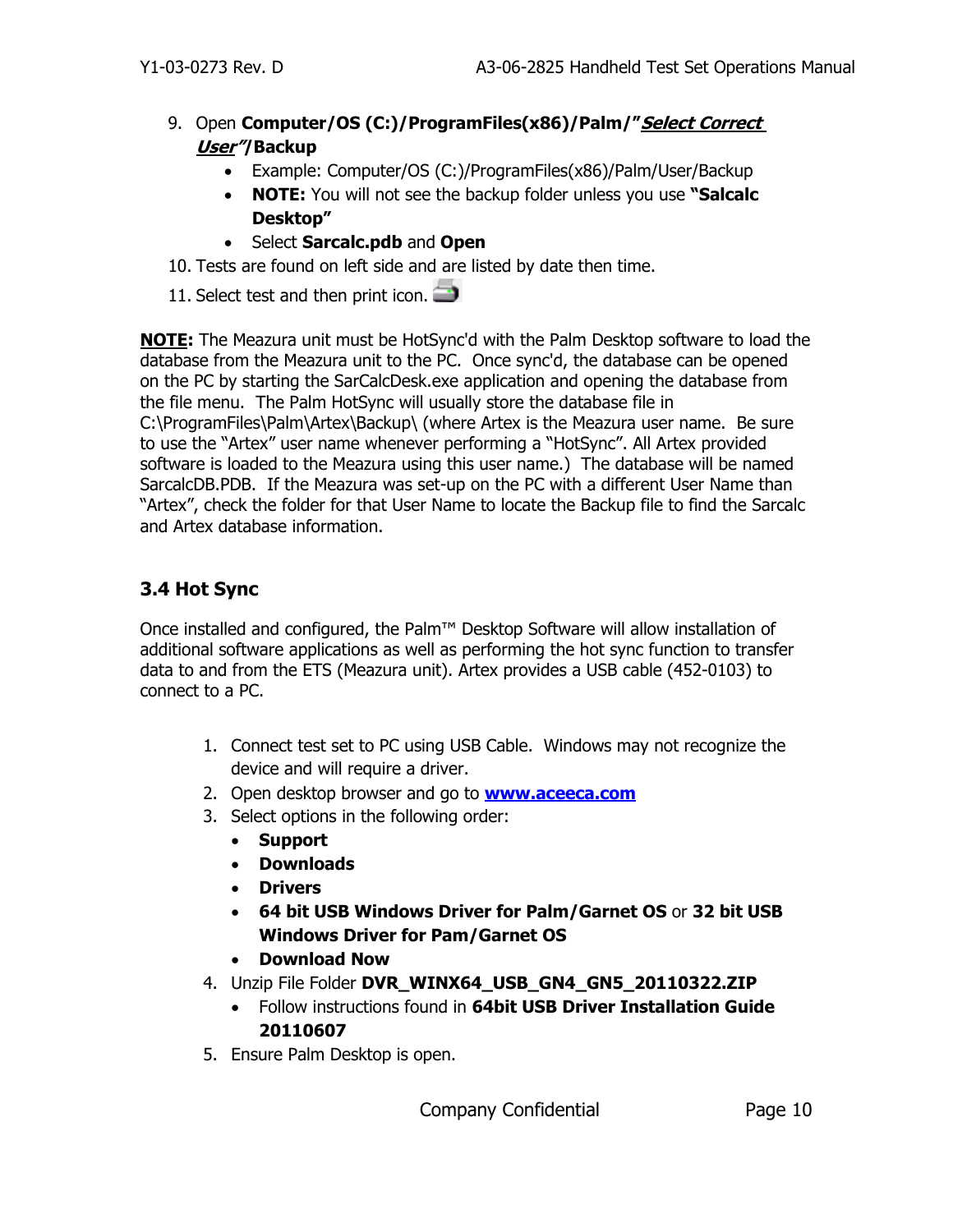The hot sync function is accessed by tapping the Hot Sync icon on the main Meazura screen as shown in Figure 4. The hot sync operation is described in greater detail in the Aceeca "Hot Sync Guide" available free for download at [www.aceeca.com.](http://www.aceeca.com/)

<span id="page-11-0"></span>

**Figure 4: Hot Sync Icon**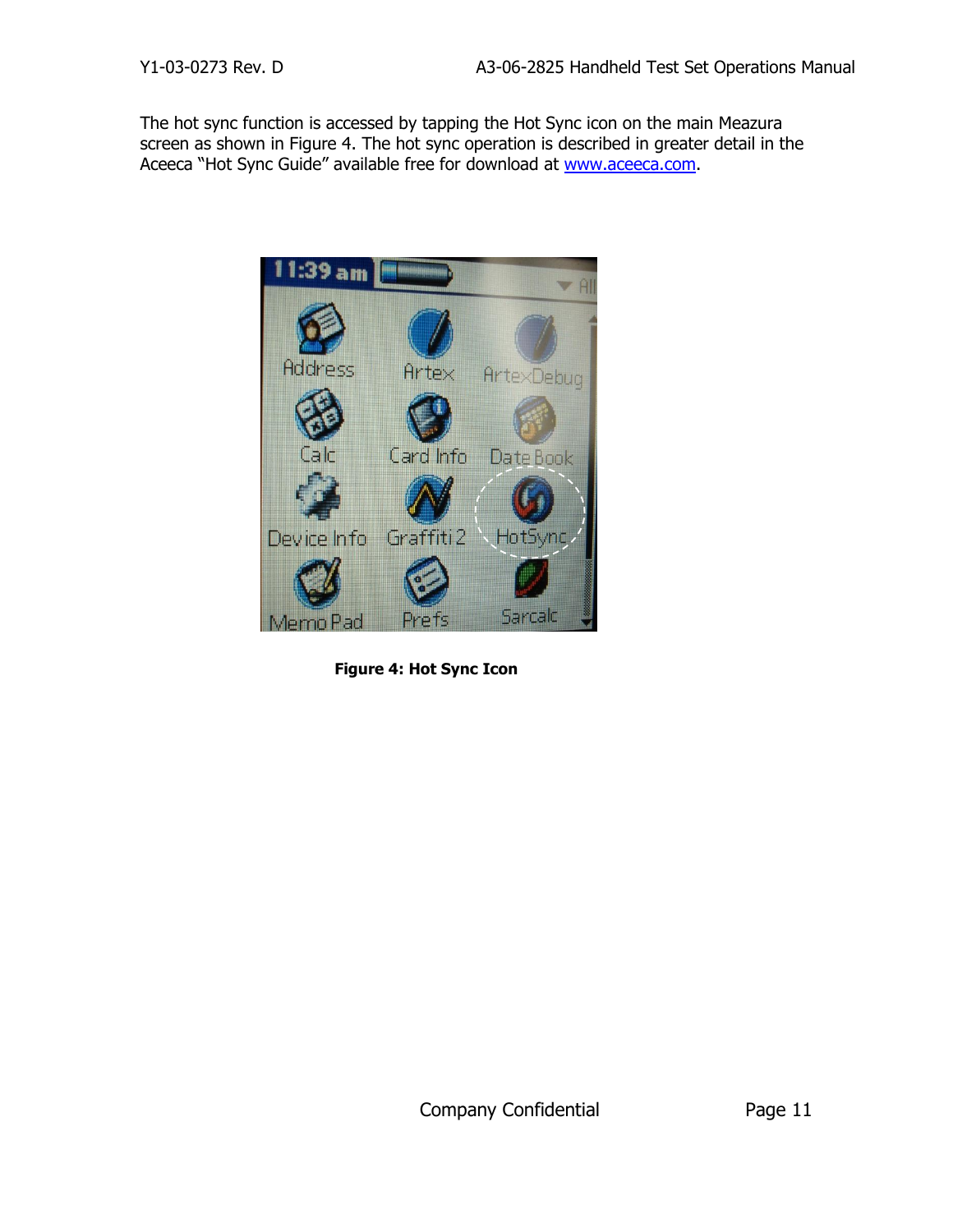#### **4. Maintaining your Battery Pack**

### <span id="page-12-0"></span>**4.1 Battery Usage**

The Meazura™ MEZ1500 RDA comes with a custom rechargeable lithium ion battery pack that can only be purchased from Aceeca or Artex.

#### <span id="page-12-1"></span>**4.1.1 Battery Warnings**

- Do not heat or throw the battery into a fire.
- Do not use or store the battery close to fire or inside a car in which the temperature may be over 60°C.
- Do not put the battery in your pocket or in a bag together with metal objects such as necklaces, hairpins, coins, or screws. Do not store the battery with such objects.
- Do not short circuit the  $(+)$  and  $(-)$  terminals with a metal object such as a needle, necklace or hairpin.
- Do not pierce the battery with a sharp object such as a nail.
- Do not hit with a hammer, step on, throw, drop or allow the battery to undergo other such strong shock.
- Do not disassemble or modify the battery.
- Do not solder the battery directly.
- <span id="page-12-2"></span>• Do not use a battery that is severely scarred or deformed.

## **4.1.2 Battery Storage**

Unlike Nickel Cadmium (NiCad) batteries or Nickel-metal Hydride (NiMH) batteries, lithium-ion (Li-on) batteries should be charged early and often. Never use battery maintenance software to maintain your battery as this can reduce the life of your battery. Li-ion batteries should be kept cool. They should not be subjected to freezing temperatures. Aging will occur much faster at high temperatures (such as a hot car) and will reduce the life of your battery.

Purchase a Li-Ion battery pack only when you need a replacement, ensuring you receive a fresh battery pack.

- Stop using the battery if it exhibits abnormal heat, odor, color, deformation or is in an abnormal condition.
- Keep away from fire immediately when leakage or foul odor is detected.
- If liquid leaks onto your skin or clothes, wash well with fresh water immediately.
- If liquid leaking from the battery gets into your eyes, do not rub your eyes. Wash them well with clean water and consult a doctor immediately.
- Before using the battery, be sure to read the user's manual and cautions on handling thoroughly.
- For information on installing and removing the battery from equipment, thoroughly read the user's manual for the specific equipment.
- Batteries have life cycles, so if the time that the battery is powering the equipment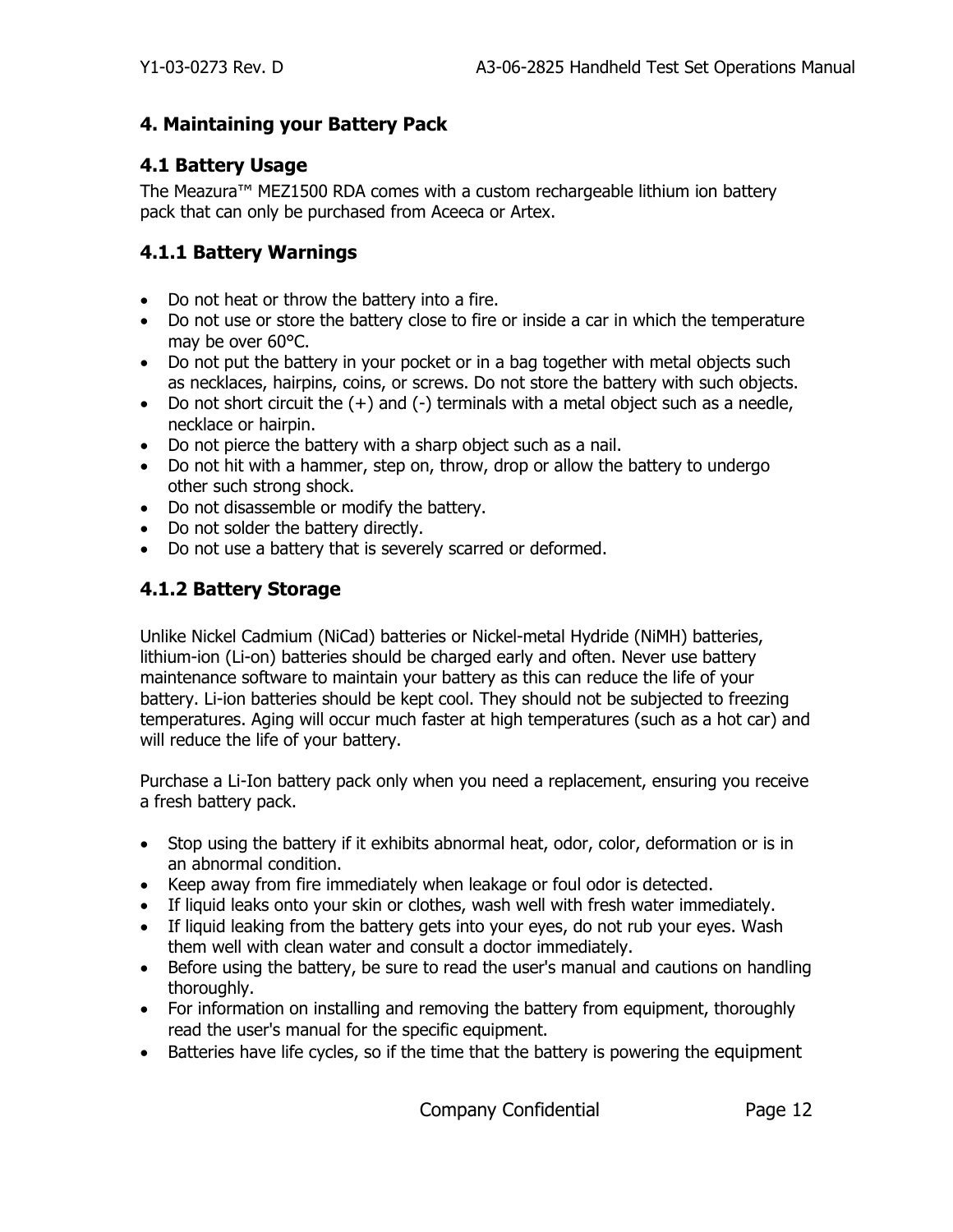becomes much shorter than usual, the battery life is at an end. Replace the battery with a new one.

- Remove a battery whose life cycle has expired from equipment immediately.
- When the battery is discarded, make it non-conducting by applying vinyl tape to the (+) and (-) terminals. The battery must either be discarded as specified by local regulations or put it in the recycling box of a store that is cooperating in the recycling of rechargeable batteries.
- When not using the battery for an extended period, remove it from the equipment and store it in a place with a low humidity and low temperature.

## <span id="page-13-0"></span>**4.1.3 Battery Charging**

### **Do not charge the battery for more than 2 to 3 hours, overcharging can**

**actually drain the battery.** The lithium-ion battery can provide between 300-500 charge/discharge cycles. The lithium-ion battery is certainly different from most other rechargeable batteries as charging from a partially charged battery keeps the battery in great condition whereas other batteries prefer to be fully discharged each time before recharging again. Fully discharging the lithium-ion battery should be avoided wherever possible. For most users, charging the battery at the end of each day would be the ideal choice. The lithium-ion battery pack typically lasts about 2-3 years, but potentially longer if cared for in the right way.

- When charging the battery, use dedicated chargers and follow the specified conditions.
- Do not use or charge the battery close to fire or inside a car in which the temperature may exceed 60°C.
- Stop charging the battery if charging is not completed within the specified time.
- Thoroughly read this manual before charging the battery.
- The battery can be charged within a 0°C to 45°C temperature range.
- Use the battery only in the specified equipment.
- Do not charge the battery in a place where static electricity is generated, or let the battery touch something that is statically charged.

## <span id="page-13-1"></span>**4.1.4 Recycle and Disposal Methods**

Lithium ion batteries, like all rechargeable batteries are recyclable and should be recycled.

**CAUTION:** If your battery is damaged, or if it no longer holds a charge, dispose of it promptly and properly. Do not dispose of it along with general waste. Call your local waste disposal agency or environmental agency for advice on disposing of the battery.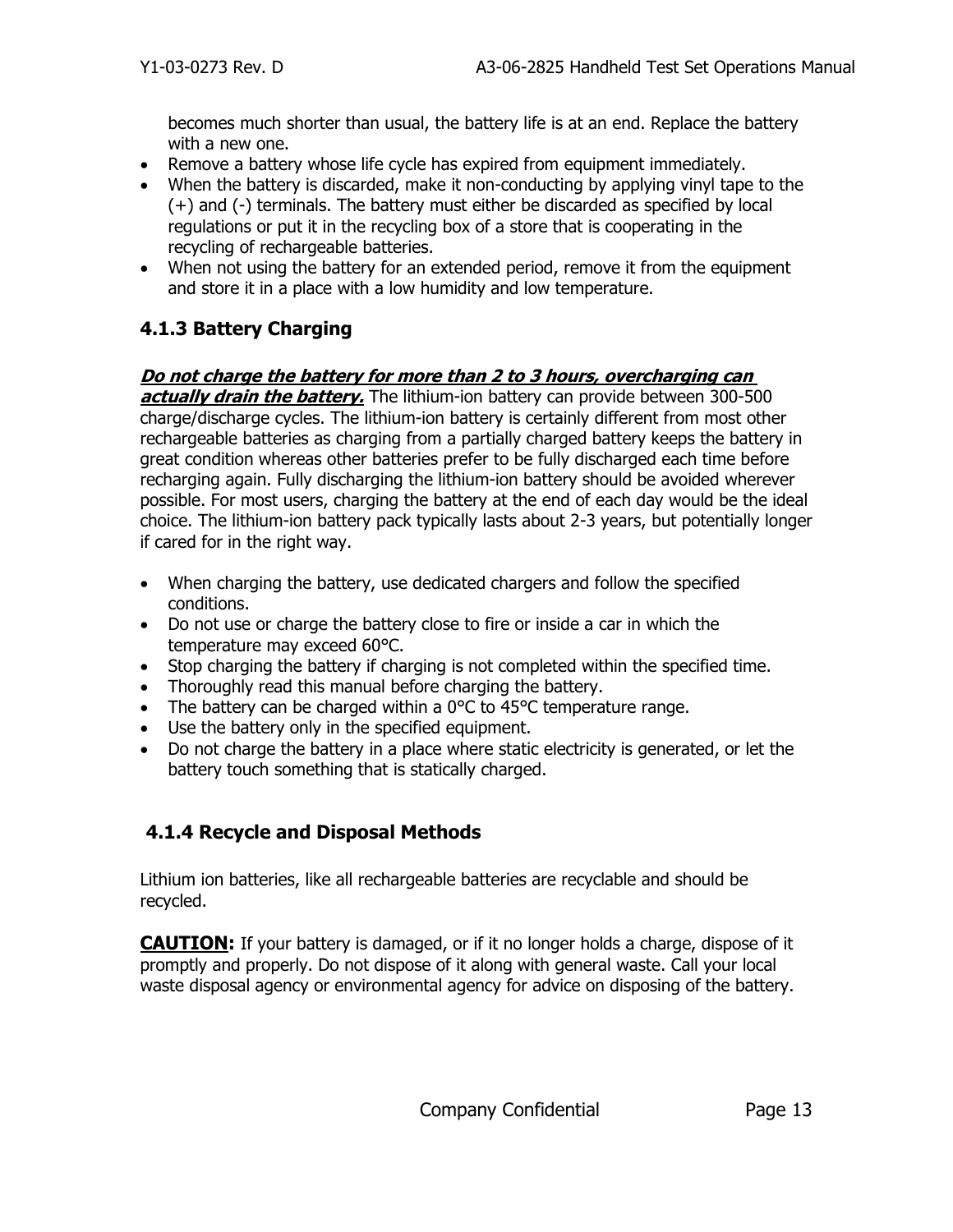#### <span id="page-14-0"></span>**5. Using the ELT Reader**

#### **IMPORTANT NOTE:**

PERFORM ALL ELT TESTING IN ACCORDANCE WITH LOCAL OR NATIONAL REGULATIONS. IF REQUIRED, TERMINATE ELT INTO A 50- OHM LOAD OR PERFORM TESTING IN AN RF SHIELDED ENVIRONMENT.

ELTS WITH 121.5/243 MHZ TRANSMITTERS MUST BE TESTED WITHIN 5 MINUTES AFTER THE HOUR (US/CANADA). LIVE TRANSMISSIONS OF THE 406 MHZ SIGNAL MUST BE LIMITED TO ELTS WHICH TRANSMIT A "SELF TEST" USING TEST FRAME SYNCHRONIZATION. EXTENDED TESTING OF THE 406 MHZ ELT SIGNAL MUST BE PERFORMED DIRECTLY CONNECTED TO THE READER WITH PROPER SIGNAL ATTENUATION AND/OR RF SHIELDING. SEE "OPTIONAL EQUIPMENT".

The supplied Sarcalc program version 3.01or higher (sarcalc.prc) is pre-installed on the Meazura unit in ROM memory.

Select the Sarcalc program by tapping the "Sarcalc" icon shown in Figure 5.

**NOTE:** The exact location of your Sarcalc icon may vary depending on what other programs or applications are loaded on your Test Set. Select "Measure" from the initial screen. Connect the reader to the ELT directly with a coax cable (no attenuator required for test set) or connect the whip antenna.

**NOTE: The ELT read function does not detect or verify the presence of 121.5 MHz; this is a 406 MHz reader ONLY.**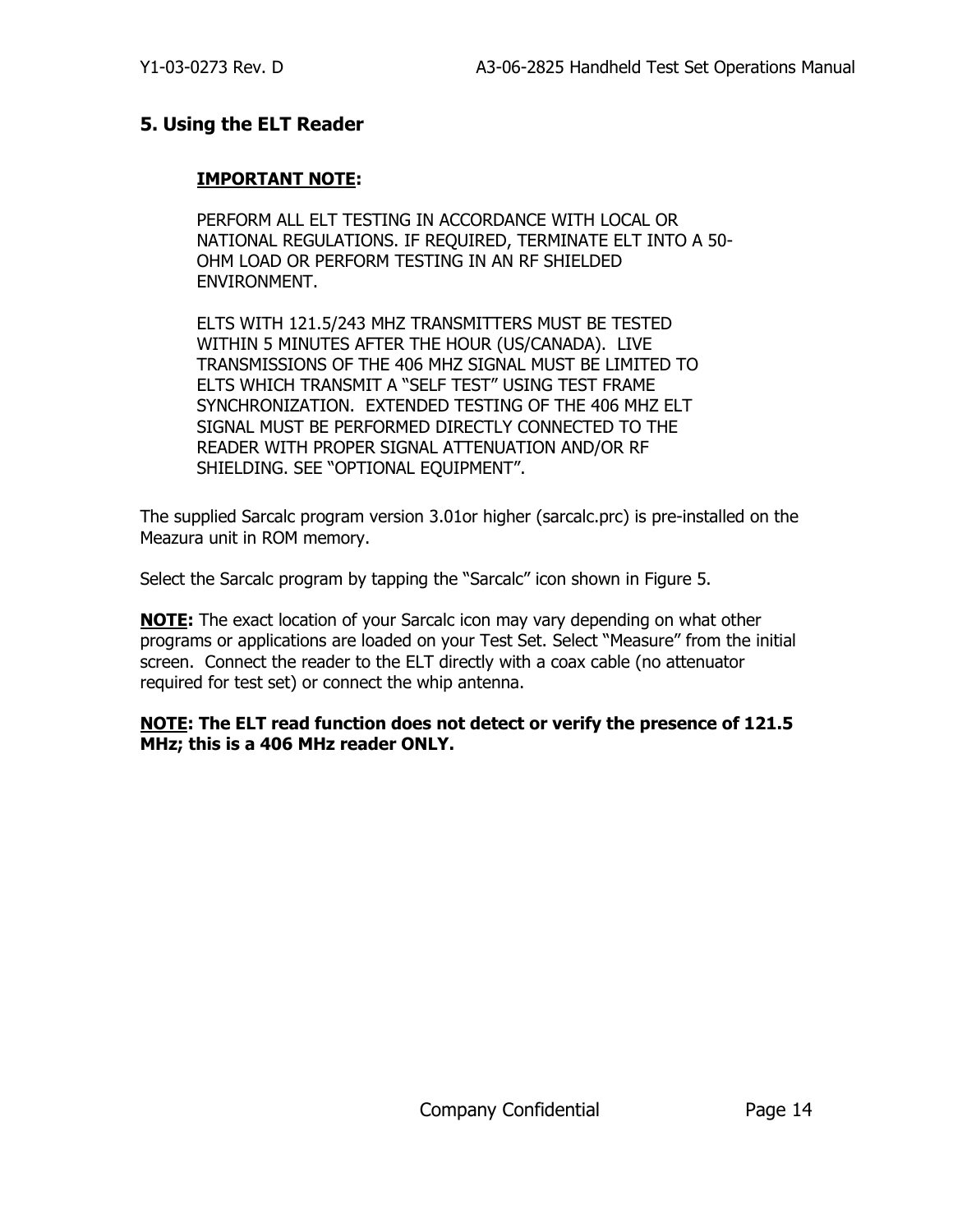

**Figure 5: ETS Main Screen View**

The reader is now ready to receive and decode the message. Select "measure" from "Avionic Tools" screen as in Figure 6. The screen will display "Waiting for Data" as shown in Figure 7 until a valid ELT transmission is received. Perform a "Self-Test" of the ELT by turning the ELT local or remote switch from "OFF/ARMED" to "ON" for no more than 3 sweeps of the 121.5/243 MHz signal and then switch back to "OFF/ARMED". If the received data is invalid, then "Message Error!" will be displayed. This may indicate excessive distance from the ELT antenna if testing externally. 0-30 feet distance from the ELT antenna is recommended, although distances up to 50 feet are possible (as allowed). The ELT internal 406 MHz oscillator may also need to warm-up. Repeat the ELT test if necessary.



**Figure 6: Software Screen View**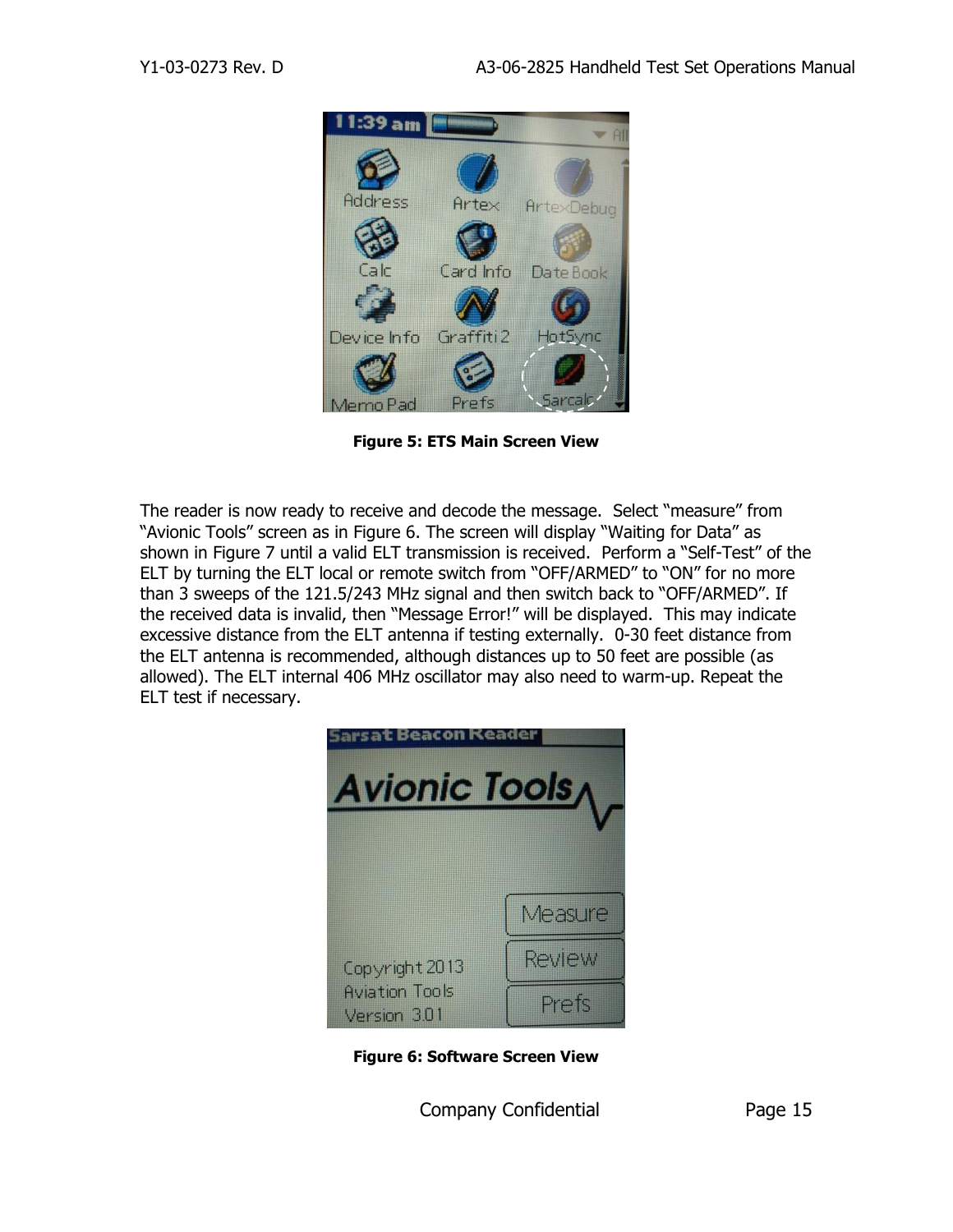

**Figure 7: Waiting for Data Screen view**

Once a valid message is received, all encoded data is displayed on the screen as shown in Figure 8. The first line contains the 15 digit Hex ELT ID. This ID is used to register the ELT with the national authorities (NOAA in USA). The second line indicates the message type: Test or Normal, and Short or Long. The third line displays the country of registry code and the country. The fourth line will contain the ELT identifying data. The ELT identifying data will consist of one of the following: serial number, aircraft 24 bit ICAO address, or aircraft registration number. ELT type will be displayed (ELT) and also any auxiliary locating device (121.5 MHz ELT). If the ELT includes a navigation function, the position will be displayed in latitude/longitude.

**NOTE**: The received 406 MHz frequency is not displayed. The message will be time stamped.

| <b>Sarsat Beacon Reader</b>        |
|------------------------------------|
| Beacon ID=2DC6AAAAAAFFBFF          |
| Message Type=Normal, Long          |
| Country=366 United States of       |
| America                            |
| <b>A/C ICAO Addr= 555555</b>       |
| Position=N76 <sup>o</sup> 59'56"   |
| W76 <sup>o</sup> 59'56"            |
| Position Source=External           |
| 121.5 Mhz Beacon=Yes               |
| Dec 3, 2013 1:40 pm 13 sec         |
| Full Msq (17-144):                 |
| Print<br>Clear <sup></sup><br>Done |

**Figure 8: Example of Standard Location Data View**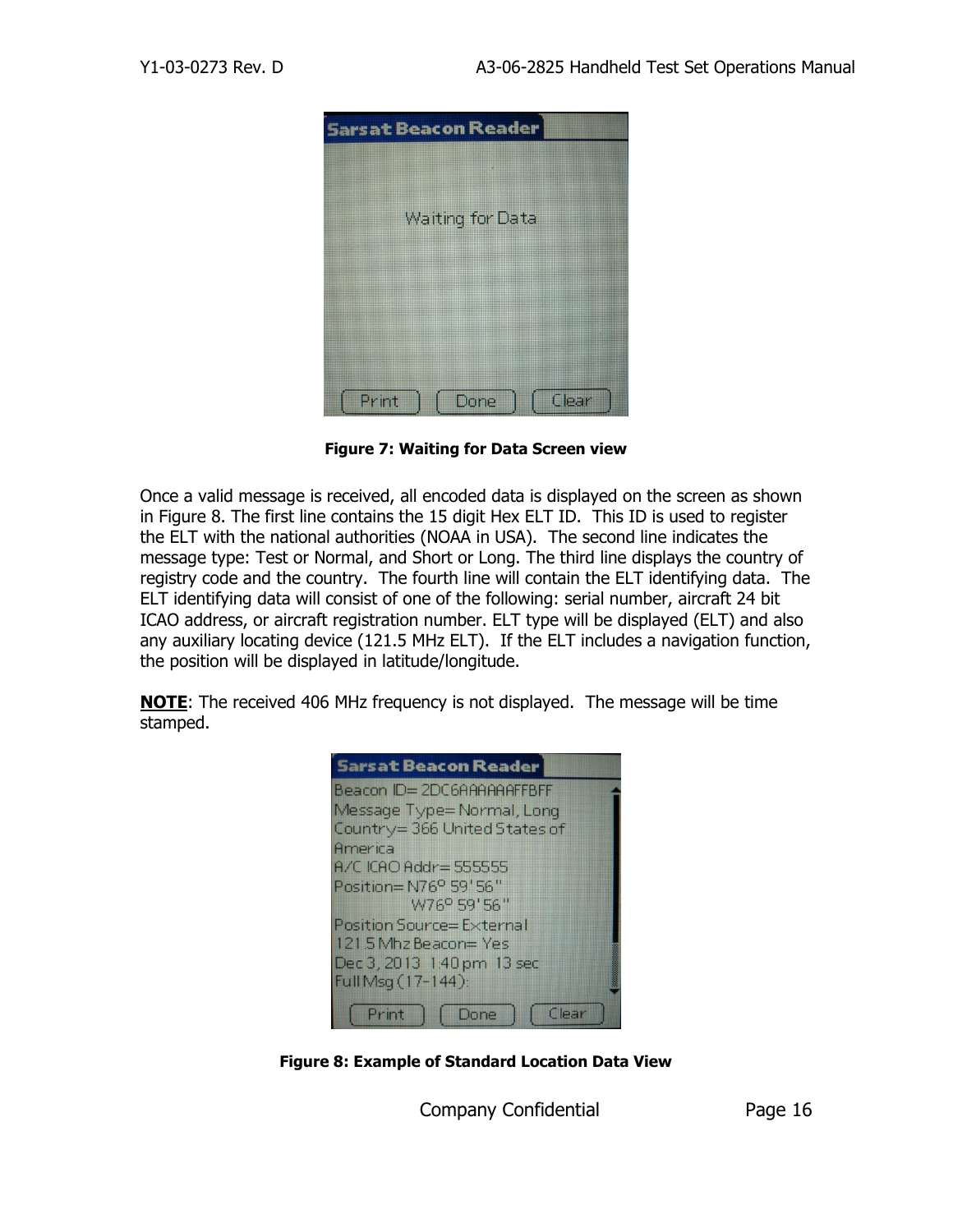**NOTE:** A displayed message will remain on-screen until the "Clear" button is selected. Select "Done" to save message and proceed. A new message will not over-write the old message.

If the ELT is encoded with the 24 bit International Civil Aviation Organization (ICAO) address and country of registry is USA, then the ICAO address will also be decoded to an 'N' number registration as shown below.

The message will be automatically saved to a database for later review. Press "clear" or right arrow key to clear screen for next message.

| <b>Sarsat Beacon Reader</b>                                 |
|-------------------------------------------------------------|
| Beacon ID=2DC6AAAAAAFFBFF                                   |
| Message Type=Normal, Long                                   |
| Country=366 United States of                                |
| America                                                     |
| <b>A/C ICAO Addr= 5555555</b>                               |
| Position=N76 <sup>o</sup> 59'56"<br>W76 <sup>o</sup> 59'56" |
| Position Source=External                                    |
| 121.5 Mhz Beacon= Yes                                       |
| Dec 3, 2013 1:40 pm 13 sec                                  |
| Full Msg (17-144):                                          |
|                                                             |
| Print<br>Clear<br>Done                                      |

**Figure 9: Example of 24-Bit Address Data View**

#### <span id="page-17-0"></span>**5.1 Reader Database**

All recorded messages are automatically saved to a database (up to 1000 records). Select "Review" from the initial Sarcalc screen. The latest message will be displayed with the date and time the message was recorded. Navigate between older and newer saved messages by selecting "Prev" or "Next". Any displayed message can also be printed (if optional printer software is installed).

The number of records kept can be changed by selecting "Prefs" from the initial Sarcalc screen (see "Preferences"). The database can be erased by deleting the database "SarcalcDB" from the main Meazura screen as shown in Figure 10. Tap the upper lefthand corner of the main screen to show the "App" pull-down screen, select "Delete" and then select "SarcalcDB" to delete. Individual records cannot be erased.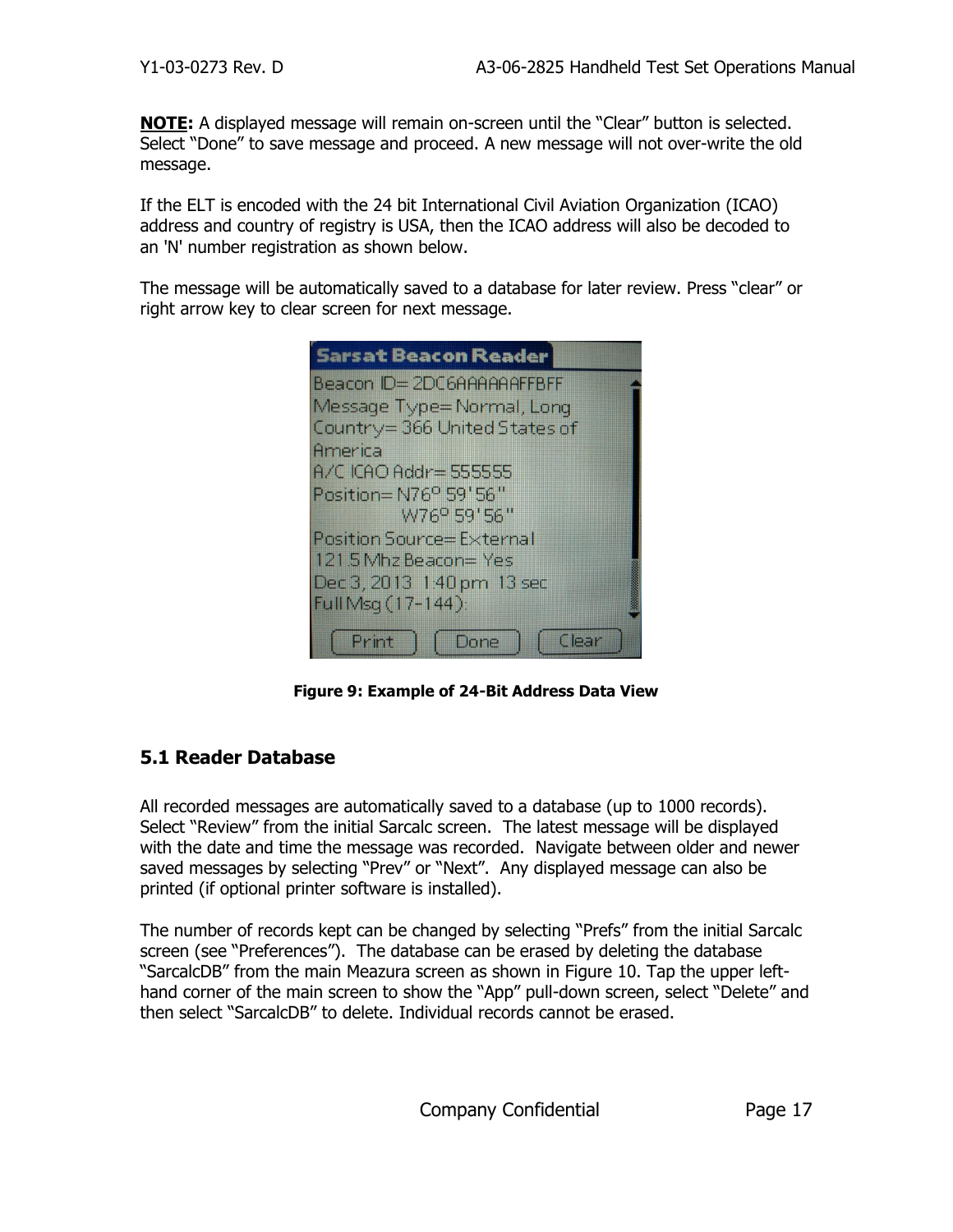

**Figure 10: Deleting Database Screen Views**

#### <span id="page-18-0"></span>**5.2 ELT Reader Preferences**

If "Prefs" is selected from the initial Sarcalc screen (Figure 11), the following items may be selected:

- Readings to keep  $-10$ , 20, 100, 1000 Maximum number of readings to store in the database
- ICAO Format Octal, Hex, Decimal Format of ICAO Address display
- Display Full Address checked, unchecked Check for display of full ELT message, bits 9 –144 (30 Hex digits) or leave unchecked to display only bits 26-85 (15 Hex digits)

| <b>Preferences</b>               |                            |  |
|----------------------------------|----------------------------|--|
|                                  |                            |  |
| Readings to keep                 | $\blacktriangledown$ 100   |  |
| <b>ICAO</b> Format               | $\blacktriangledown$ Octal |  |
| $Display$ Full Address $\square$ |                            |  |
|                                  |                            |  |
|                                  |                            |  |
|                                  | Ine                        |  |

**Figure 11: Preferences Screen View**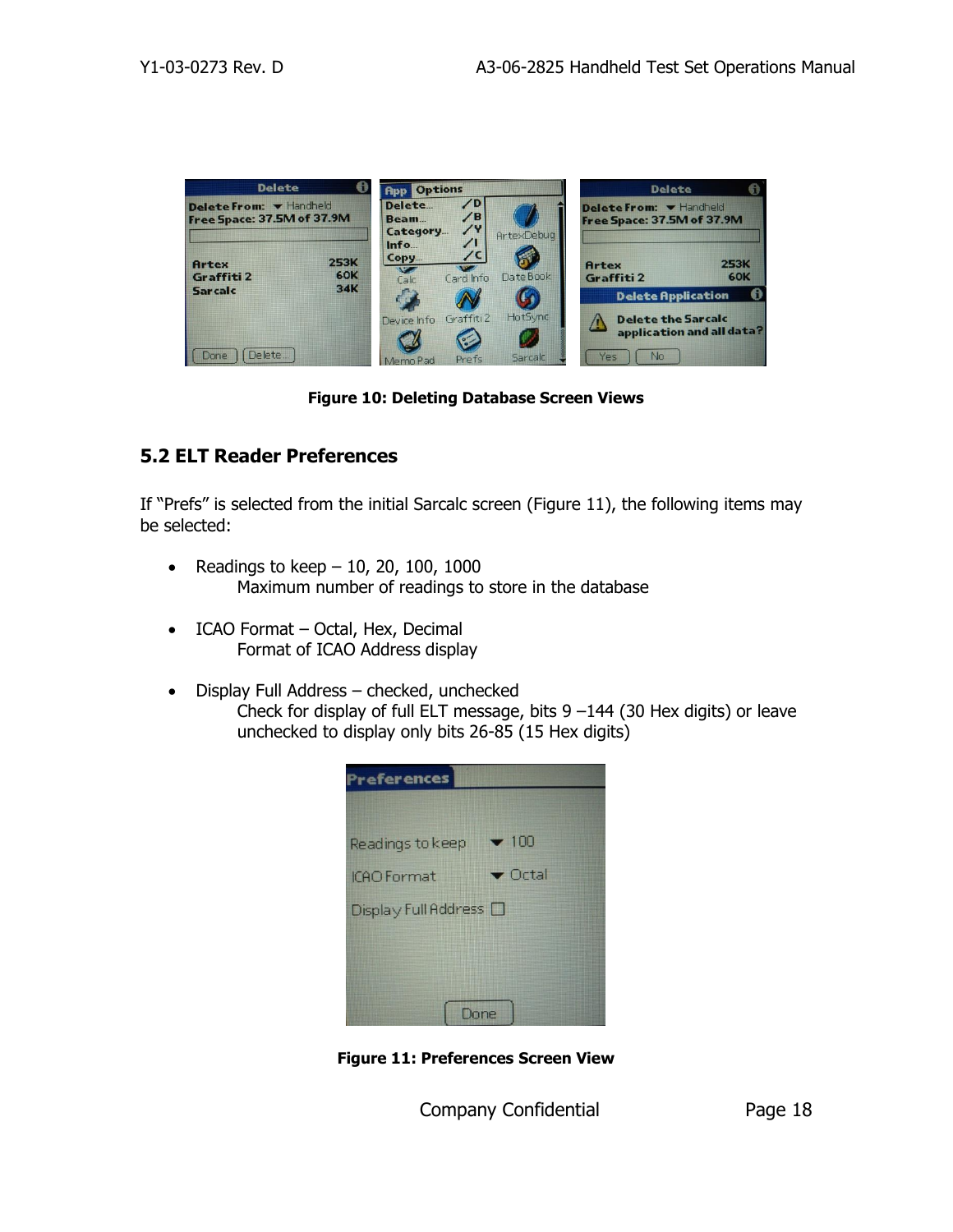### <span id="page-19-0"></span>**5.3 Printing Messages**

The message may be printed (via serial connection) by selecting "Print" from the Measure or Review screens. The report will print all the displayed data.

#### **NOTE: Artex does not provide or support the optional printer software, contact the recommended source below.**

The print function relies on the Stevens Creek Software application PalmPrint or SCSPrint. Either PalmPrint.prc or SCSPrint.prc must be installed on the base Meazura unit for printing to function. PalmPrint or SCSPrint are available from:

#### **Stevens Creek Software, LLC**

P.O. Box 2126 Cupertino, CA 95015 Fax: 1-603-698-4777 [www.stevenscreek.com](http://www.stevenscreek.com/)

Printing preferences are selected from the main Meazura screen by selecting PalmPrint or SCSPrint and then choosing serial connections, and choosing an appropriate printer type. Poorly formatted or illegible text may be caused by incorrect serial port speed or printer type selection. For more information contact the printer software vendor.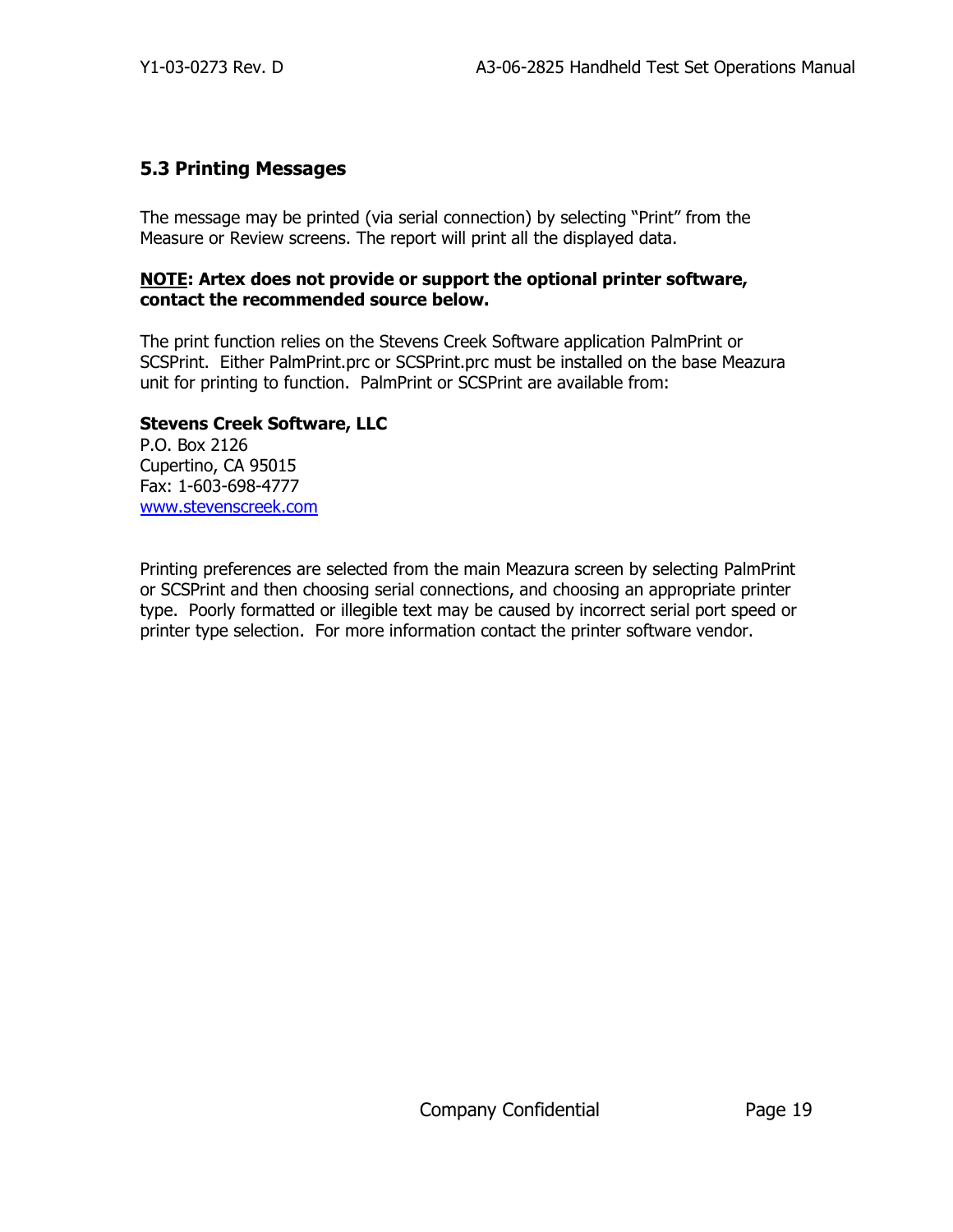#### <span id="page-20-0"></span>**6. ELT Test Set Unit**

The base unit is an Aceeca Meazura MEZ1500 manufactured by Aceeca Ltd of Christchurch, NZ. The Meazura unit is ruggedized and waterproof to IP67 standards, is based on the Palm OS version 5.4, and features a long life battery. The ELT Test Set module plugs into the internal Aceeca MZIO slot and is secured with 2 screws – **DO NOT REMOVE – DOING SO WILL VOID THE ARTEX WARRANTY.**

Additional operating information can be found in the Aceeca documents MEZ1500 Quick Reference User Guide and MEZ1500 HotSync Configuration Guide located on Aceeca's website at [www.aceeca.com.](http://www.aceeca.com/)

#### **6.1 Meazura MEZ1500 Specifications:**

| <b>Operating System:</b><br>Memory:<br>Display:<br>Communications: | Palm OS 5.4<br>64MB SDRAM, 128MB Flash<br>240x320 color, backlit LED<br>USB (cable provided)<br>SD Card for memory storage (accessory)<br>Serial (921.6Kbs)                                        |
|--------------------------------------------------------------------|----------------------------------------------------------------------------------------------------------------------------------------------------------------------------------------------------|
| Battery:<br>Sealing:<br><b>Current Consumption:</b>                | 7.4V Li-Ion 1700mAh<br>IP67 – submersible to 1 meter (30 min)<br>60-120mA (depending on screen brightness) unit<br>ON (excluding module) 120mA typical (maximum<br>brightness).<br>5 mA Sleep mode |

Contact Aceeca at [www.aceeca.com](http://www.aceeca.com/) for more information on the base Aceeca Meazura unit or for additional accessories.

#### <span id="page-20-1"></span>**6.2 ETS Module Specifications:**

| 406 receiver range:        | $-60$ dBm to $+36$ dBm (5W) |
|----------------------------|-----------------------------|
| Power source:              | Meazura internal battery    |
| Decoding:                  | per COSPAS/SARSAT C/S T.001 |
|                            | Issue 3 Rev. 5              |
| <b>Current Consumption</b> | 10 <sub>m</sub> A unit ON   |

<100nA Sleep mode

#### <span id="page-20-2"></span>**6.3 Calibration**

The ETS is factory calibrated and does not require periodic re-calibration.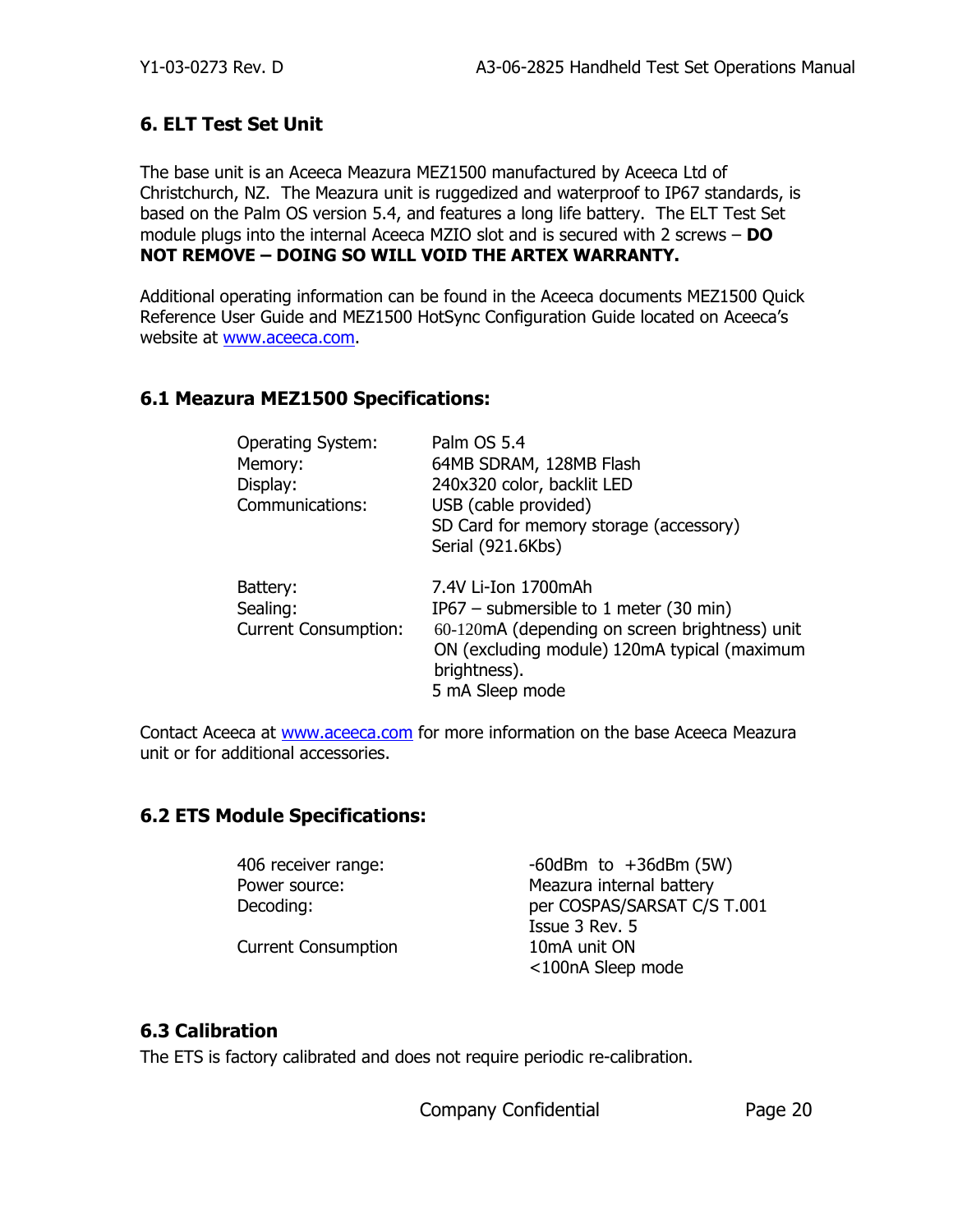#### <span id="page-21-0"></span>**7. System Component Part Numbers**

The Artex ELT Test Set is being offered as a complete kit (8701) with the following parts:

| 110-418<br>1 ea.<br>Holster, Padded ELT Test Set<br>452-0100<br>1 ea.<br>Stylus, ELT Test Set<br>452-0101<br>1 ea.<br>452-0102<br>Battery, ELT Test Set<br>1 ea.<br>USB Cable, ELT Test Set<br>452-0103<br>1 ea.<br>Charger, ELT Test Set<br>1 ea.<br>452-0104<br>Y1-03-0273 Manual, ELT Test Set Operation<br>1 ea. | 1 ea. | A3-06-2825 ELT Test Set Main Assembly   |
|----------------------------------------------------------------------------------------------------------------------------------------------------------------------------------------------------------------------------------------------------------------------------------------------------------------------|-------|-----------------------------------------|
|                                                                                                                                                                                                                                                                                                                      |       | Antenna, 1/4 Wave Flexible Whip 418 MHz |
|                                                                                                                                                                                                                                                                                                                      |       |                                         |
|                                                                                                                                                                                                                                                                                                                      |       |                                         |
|                                                                                                                                                                                                                                                                                                                      |       |                                         |
|                                                                                                                                                                                                                                                                                                                      |       |                                         |
|                                                                                                                                                                                                                                                                                                                      |       |                                         |
|                                                                                                                                                                                                                                                                                                                      |       |                                         |

Any of the above part numbers may be ordered as a replacement or as a separate line item. Contact the ACR/Artex customer service department at 1-800-432-0227 or 954-981-3333 for details.

### <span id="page-21-1"></span>**8. Optional Equipment**

If national or local regulations require that the ELT be attenuated and/or directly connected to the ETS, the following parts may be used:

| 500-3000 | Attenuator, 30 dB                                  |
|----------|----------------------------------------------------|
| 611-9010 | Cable, Coax 6 ft. TPS to BNC (For Dual Output ELT) |
| 611-6013 | Cable, Coax BNC to BNC (For Single Ouput ELT)      |

Commercial equivalents of any of these parts may also be used.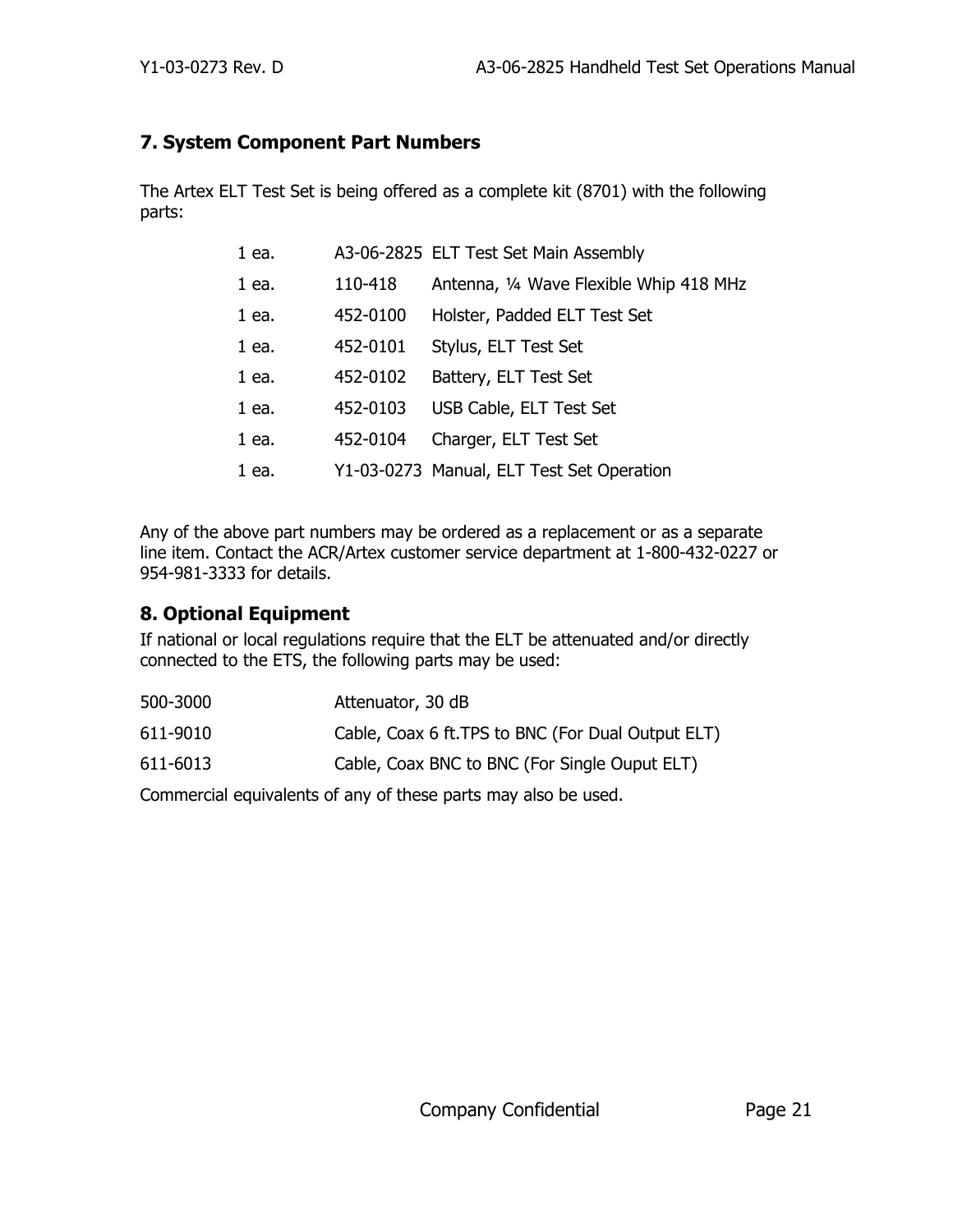## <span id="page-22-0"></span>**9. Troubleshooting Guide**

| <b>SYMPTOM</b>                                           | <b>LIKELY CAUSE</b>    | <b>ACTION</b>                                                                                                                                                                                                                                                                                                                                                                                                                      |
|----------------------------------------------------------|------------------------|------------------------------------------------------------------------------------------------------------------------------------------------------------------------------------------------------------------------------------------------------------------------------------------------------------------------------------------------------------------------------------------------------------------------------------|
| Meazura is "locked" up,<br>programs will not<br>respond. | <b>Various</b>         | Perform "soft reset" by holding<br>down both the power and backlight<br>keys simultaneously will perform a<br>soft reset; the Meazura stops what<br>it was doing and restarts. All<br>applications and data stored in the<br>handheld are retained.                                                                                                                                                                                |
| Meazura will not<br>respond to "soft reset"              | Various                | Perform" hard reset" by doing a<br>soft reset but keeping the power<br>key held down until the Palm<br>Powered <sup>®</sup> logo appears. A<br>confirmation message is displayed<br>asking the user to confirm the hard<br>reset, whereby pressing the up<br>arrow key will proceed with the<br>process. A hard reset does<br>everything a soft reset does but<br>also erases all programs, data,<br>patches and user information. |
| Meazura will not power<br><sub>on</sub>                  | Dead battery           | Charge battery for at least 2 hours                                                                                                                                                                                                                                                                                                                                                                                                |
| Meazura will not reset<br>(either "soft" or "hard")      | Defective Meazura unit | Return unit to Artex                                                                                                                                                                                                                                                                                                                                                                                                               |
| Meazura will not power<br>on with known good<br>battery  | Defective Meazura unit | Return unit to Artex                                                                                                                                                                                                                                                                                                                                                                                                               |